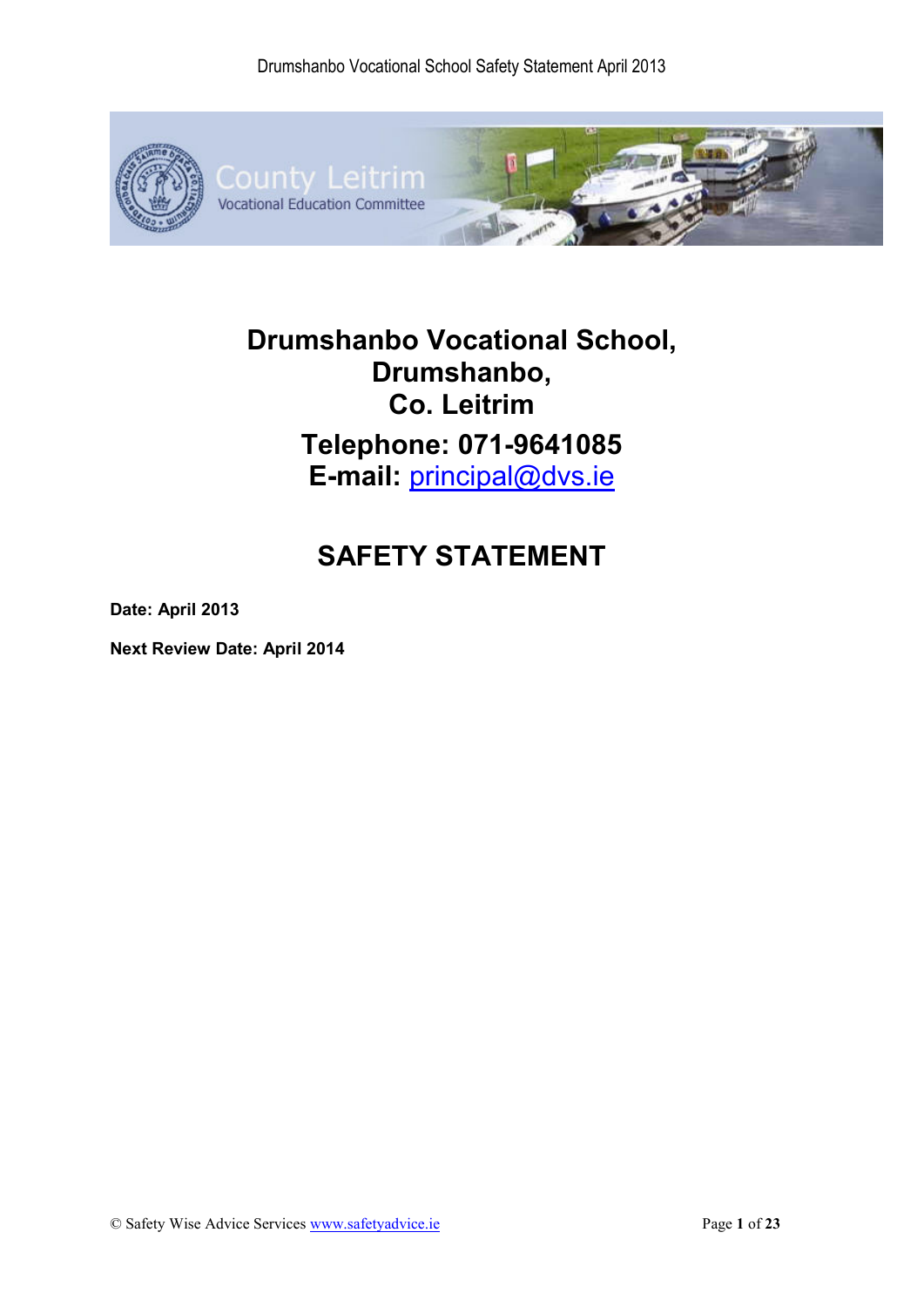## **CONTENTS**

List of Contents Distribution List

#### **Section 1**

1.0 Background Information

1.1 Health and Safety Policy Statement

## **Section 2 Health and Safety Responsibilities and Duties**

2.0 Management Organisation Chart

- 2.1 Leitrim Vocational Education Committee
- 2.2 School Board of Management
- 2.3 Principal

2.4 Deputy Principal

2.5 All Employees (Teaching and Non-Teaching Staff e.g. Special Needs Assistants, Administrators, Caretakers, Cleaners)

2.6 Students and Parents

2.7 Safety Officer

2.8 Subcontractors and Persons Hiring the Premises

2.9 Designers, Manufacturers, Importers and Suppliers of Articles and Substances.

2.10 Visitors

#### **Section 3**

#### **3.0 Safety Arrangements**

3.1 Incident (Accident, Near Misses, Dangerous Occurrence, Diseases) Reporting Procedures

- 3.2 Occupational Health Policy
- 3.3 Protection of Pregnant, Post Natal and Breastfeeding Employees
- 3.4 Dignity in the Workplace Bullying and Harassment and the Complaints Procedure
- 3.5 Work Related Stress
- 3.6 Organisation of the Working Time Act
- 3.7 Night work and Shift work
- 3.8 Use of Intoxicants (Drugs and Alcohol) *including prescription and over the counter drugs*
- 3.9 Training Policy
- 3.10 Personal Protective Equipment
- 3.11 Mobile Phone Policy
- 3.12 Use of Personal Stereos and other sound systems
- 3.13 Consultation with Employees
- 3.14 Communication and Distribution of Information
- 3.15 Emergency Procedures and First Aid Arrangements
- 3.16 Monitoring
- 3.17 Work at Heights
- 3.18 Security Measures
- 3.19 Traffic Management
- 3.20 Risk Assessment

#### **Section 4**

#### **4.0 Hazard Inventory and Risk Assessments**

#### **Appendix 1**

**Emergency Procedures and Contact Numbers, List of First Aiders and Location of First Aid Boxes**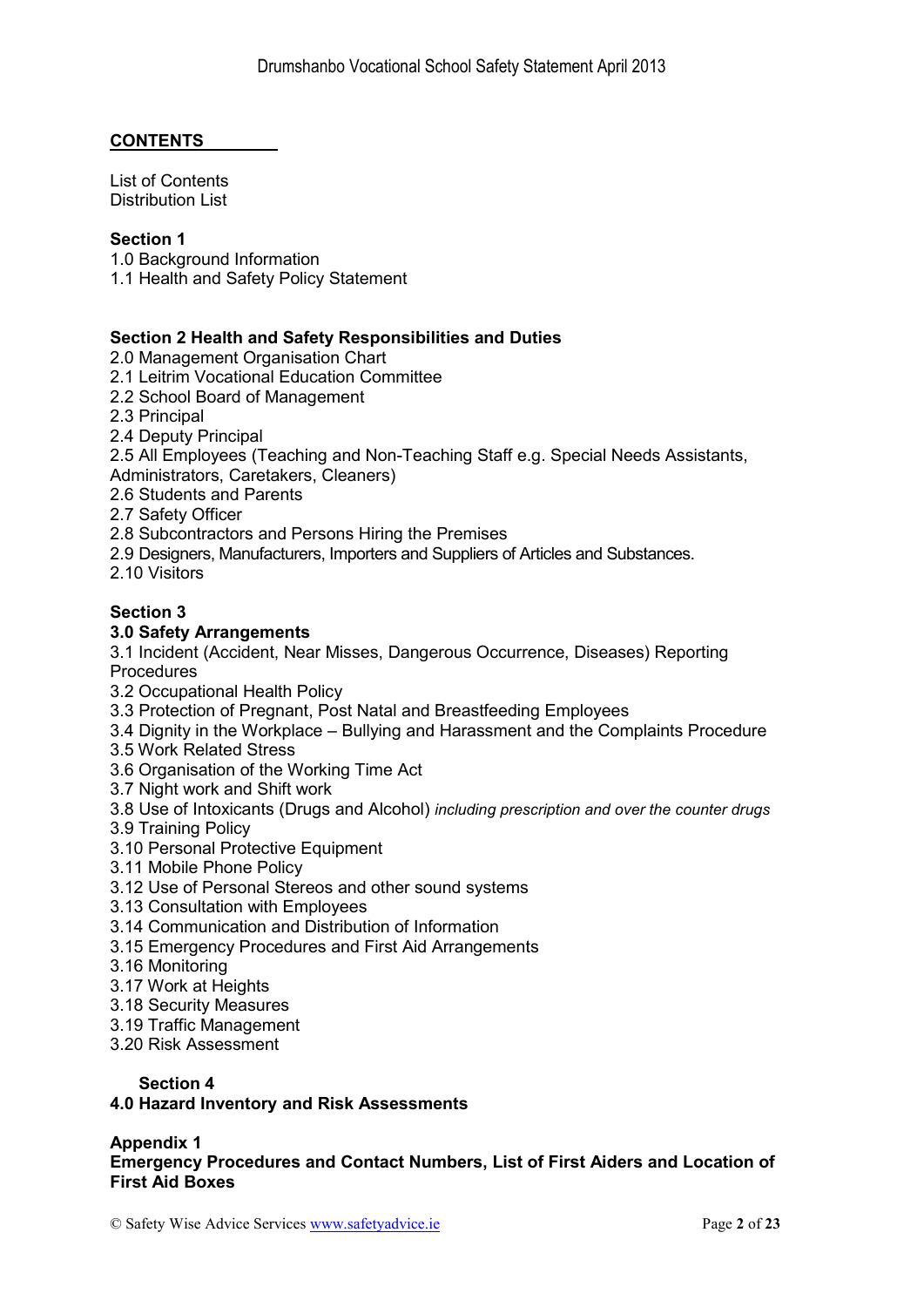## **SAFETY STATEMENT DISTRIBUTION LIST**

- 1. Leitrim Vocational Education Committee
- 2. Drumshanbo VS Board of Management
- 3. Drumshanbo VS Staff Members including: Principal, Deputy Principal, Teaching Staff, special needs Assistants, Administrators, Caretaker, Cleaner
- 4. Subcontractors and Persons Hiring/Using the Premises
- 5. Off Site Venues who request a copy



*This Safety Statement and Risk Assessments have been prepared by Safety Wise Advice Services with the assistance of the Drumshanbo VS. Safety Wise Advice Services shall in no way be held responsible for any error, act or omission arising from this Document. This document may not be reproduced in any format without the written permission of the Author.* 

#### **Section 1**

#### **1.0 Background Information**

#### **Mission Statement**

Drumshanbo Vocational School, incorporating students, teachers, parents and community, seek to provide for the intellectual/curricular, physical, social and personal education of the student.

The school aims to establish, develop and nurture attitudes, values and behaviour which will enable the whole school community to reach its full potential.

All students are encouraged to find their own strengths in order to grow into self-confident and responsible adults. Within a firmly established program of pastoral care, we seek to enhance the spiritual aspects of our students' lives.

#### **AIMS**

- To help students develop a respect and tolerance of all others irrespective of age, beliefs, ability or background.

- To provide an environment where the needs of all are catered for equally and without prejudice.

- To promote an atmosphere where honesty and integrity are basic activities.

- To enable all students to express their own individuality.

- To promote a culture whereby students realise their own role in the learning process

- To provide a broad, balanced and suitable curriculum designed to enable all students to realise their full potential.

*Please note that in the body of this document, Drumshanbo VS will also be referred to as "The School".*

The Vocational School, Drumshanbo, Co. Leitrim is a post-primary (second level) school located in south Leitrim. It opened in 19\_\_\_ as a \_\_\_\_ room building with an enrolment of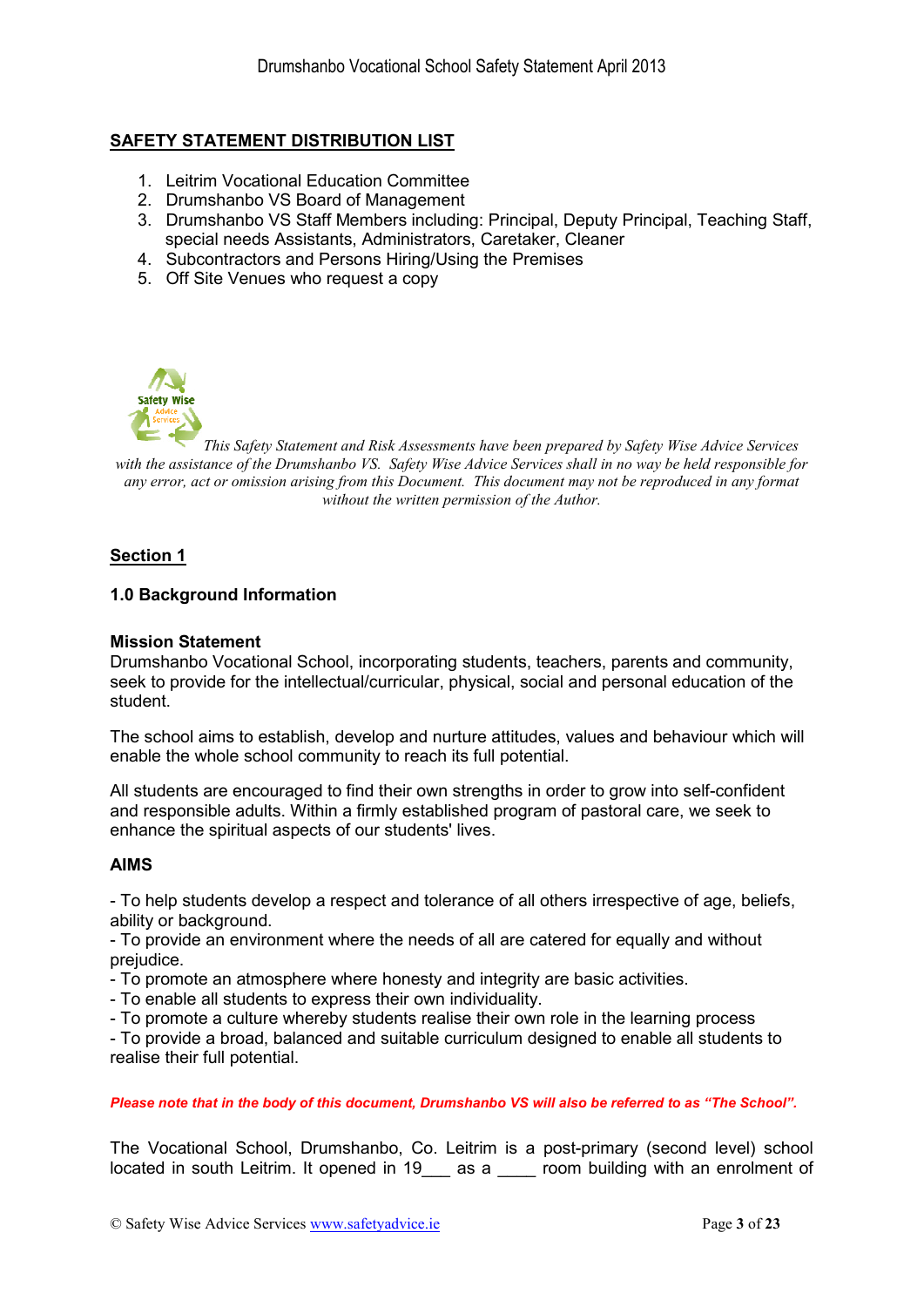\_\_\_ students and a staff of \_\_\_\_ teachers. To-day it has \_\_\_\_\_ classrooms, an enrolment of 340 students and a staff of 27 teachers

Drumshanbo Vocational school offers Junior Certificate and Leaving Certificate and Post Leaving Certificate Programme (PLC).

In addition to these subjects, the school caters for Special Education Needs with both Resource and Learning Support departments and well equipped separate rooms for SEN teaching.

The school has a number of general and subject specific classrooms and practical rooms including: Art, Home Economics, Wood Technology, Metalwork \ Engineering, ICT, Design \ Computer Graphics, Science Laboratories.

The School Board of Management meets \_\_\_\_\_\_\_\_\_. Members of the Board of Management are elected for a period of \_\_\_\_\_\_\_\_\_\_\_\_\_\_\_\_\_ from \_\_\_\_\_\_\_\_\_\_\_\_\_\_\_\_\_ to **Example 19 Committee members consist of the Principal, Safety Officer, Parents,** 

\_\_\_\_\_\_\_\_\_\_\_\_\_\_\_\_\_\_\_\_\_\_\_\_\_\_\_\_\_.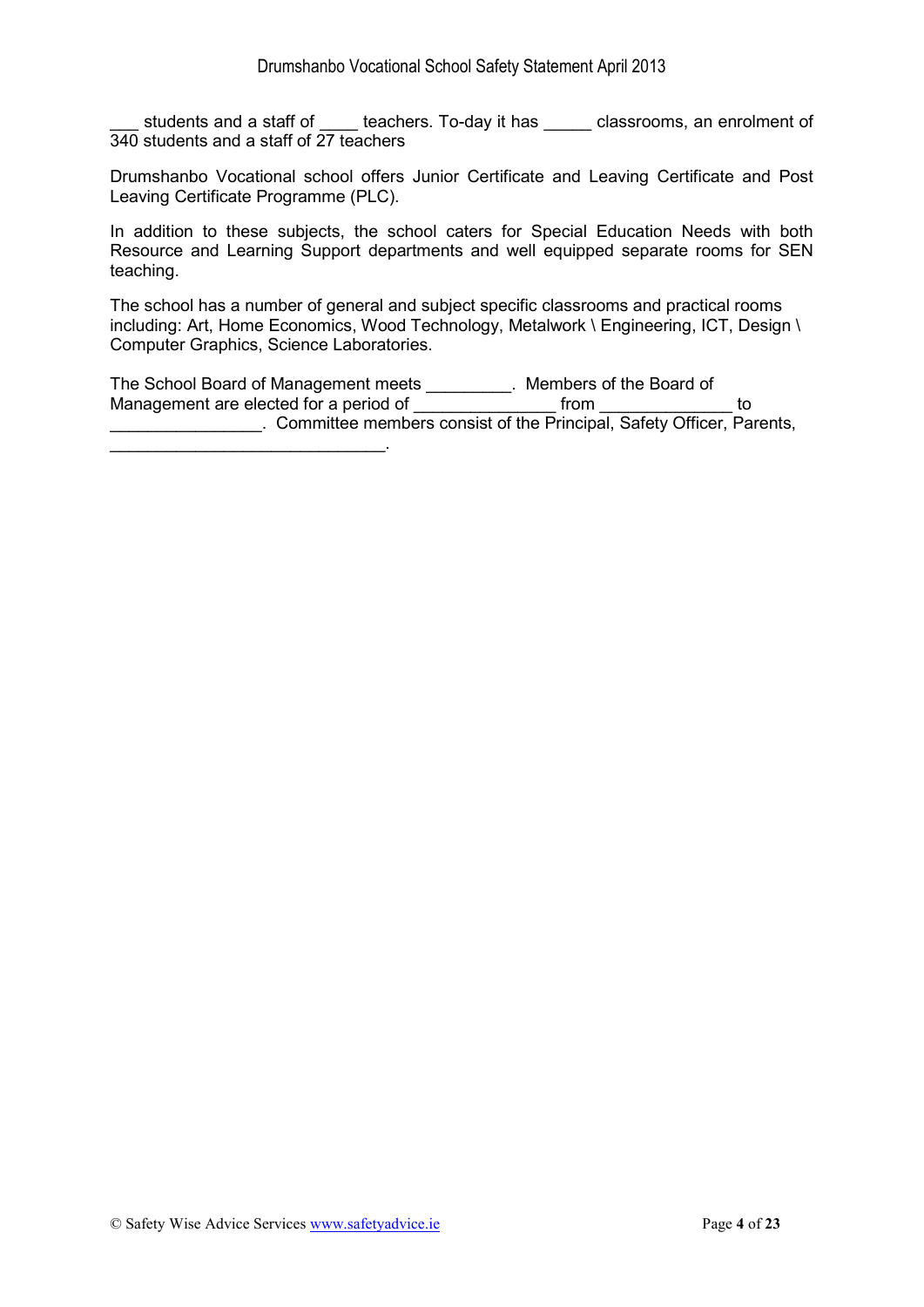#### **1.1 HEALTH AND SAFETY POLICY STATEMENT**

It is the Policy of the Leitrim VEC to maintain a safe working place and maintain a good record of health and safety within the Education Sector. We are continually committed to improving the Safety, Health and Welfare of our Employees, Students, Subcontractors and Visitors to our various Schools (including Schools).

As an Employer to our Employees, we will provide the following:

- Safe Plant/Equipment and Safe Systems of Work
- Safe handling, storage, maintenance and transport of work articles and substances
- Necessary information, instruction, training and supervision
- A safe place of work with safe access and egress
- A safe working environment with adequate welfare facilities

Leitrim VEC will ensure that persons not employed by us, but who may be affected by our activities, are not exposed to risks to their health, welfare and safety so far as is reasonably practicable.

Drumshanbo VS will continually monitor and review Health, Welfare and Safety Standards as laid down by legislation and by the Organisation itself in the form of this Safety Statement and our additional Personnel Booklets detailing our Policies and Procedures.

Leitrim VEC will consult with Employees as to how safety, health and welfare can be improved within our Organisation. Similarly, the Principal of Drumshanbo VS will consult with all Staff Members and the Board of Management on how safety, health and welfare can be improved within the School.

This Policy and Safety Statement will be reviewed on the following basis:

- As a minimum on an annual basis
- following the occurrence of any incidents (injuries, near misses, work related illnesses)
- When there is a change in systems of Personnel, Management, organisation of work, policies and procedures
- Significant changes in Safety, Health and Welfare at Work Legislation
- And/or after other significant changes arise.

| Signed: |                                | Signed: |           |  |
|---------|--------------------------------|---------|-----------|--|
|         | Acting Chief Executive Officer |         | Principal |  |

Date: \_\_\_\_\_\_\_\_\_\_\_\_\_\_\_\_\_\_\_\_\_\_\_\_\_\_ Date: \_\_\_\_\_\_\_\_\_\_\_\_\_\_\_\_\_\_\_\_\_\_\_\_\_\_\_\_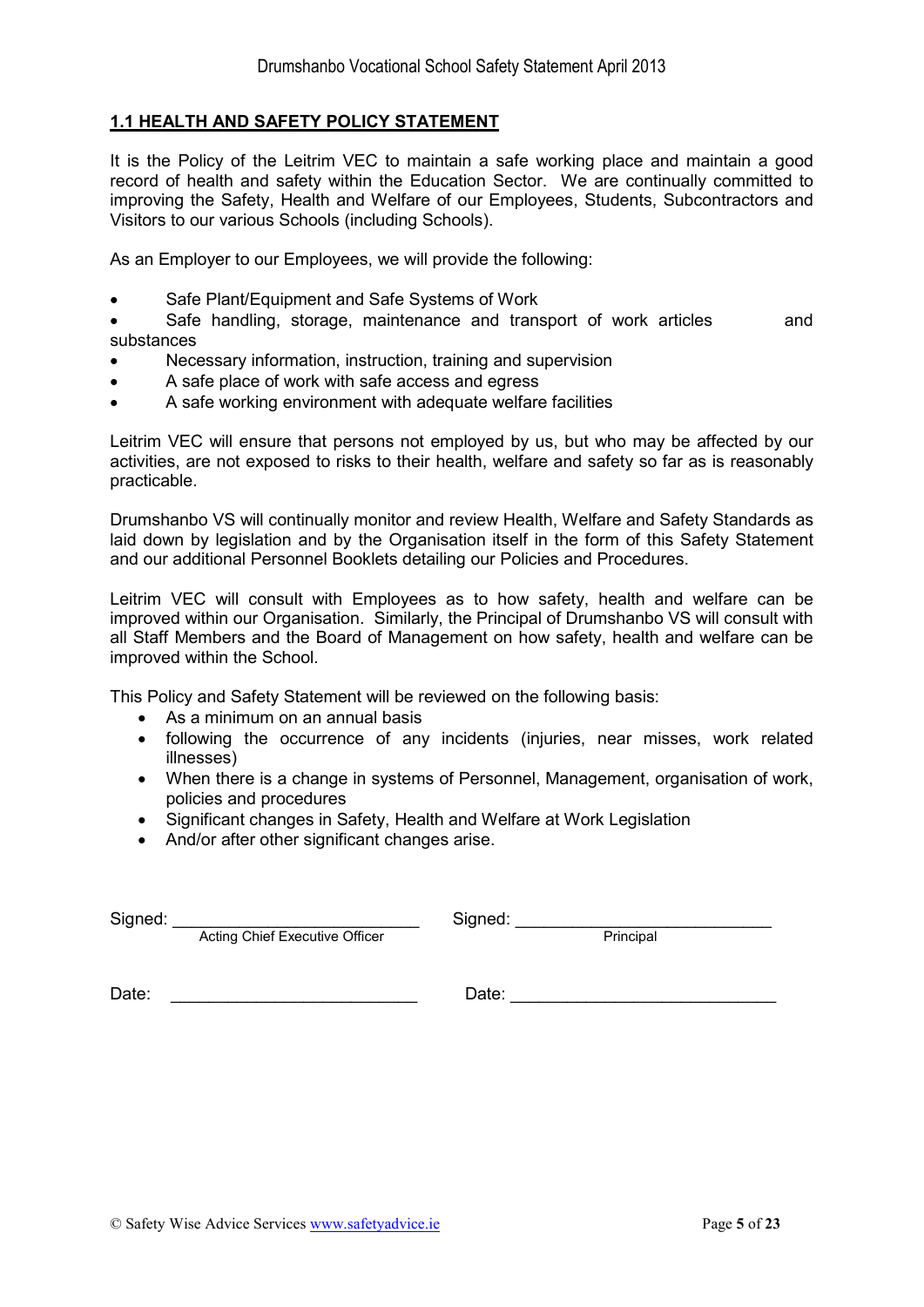## **SECTION 2 HEALTH & SAFETY RESPONSIBILITIES & DUTIES**



#### **2.0 Co. Leitrim VEC H&S Management Organisation Chart**

#### **2.1 Leitrim Vocational Education Committee**

- 1. As the Employer, Leitrim VEC are responsible for ensuring so far as is reasonably practicable, the safety, health and welfare of their employees in Drumshanbo VS and the safety, health and welfare of those who are in any way affected by the work activities of the School.
- 2. The Leitrim VEC may delegate duties to Employees to act on its behalf. Principals, Deputy Principals and others may assume general and specific roles for managing day to day safety, health and welfare in the School as the VEC sees fit. However, overall responsibility for safety, health and welfare lies with the Leitrim VEC.
- 3. The Committee must review all representations from the Employees as a result of consultation with them on health, welfare and safety matters.
- 4. The Committee will allocate sufficient resources (e.g. training, designing providing and maintaining a safe place of work, providing welfare facilities) to properly manage health and safety and welfare within the School.
- 5. Safety, Health and Welfare within Drumshanbo VS will be included on the Agenda of Monthly Meetings of the Committee.

#### **2.2 School Board of Management**

- 1. The School Board of Management will assist the Principal in the implementation of the Schools Health and Safety Policy.
- 2. The Board will include Health, Safety and Welfare at the school in its Agenda for Board Meetings and will review any Aims and Objectives for improving health and Safety in the previous year and set new targets for the coming year.

#### **2.3 Principal**

1. The Principal is responsible for ensuring that the Safety Statement is communicated to and adhered to by all Employees and those affected by the operations of the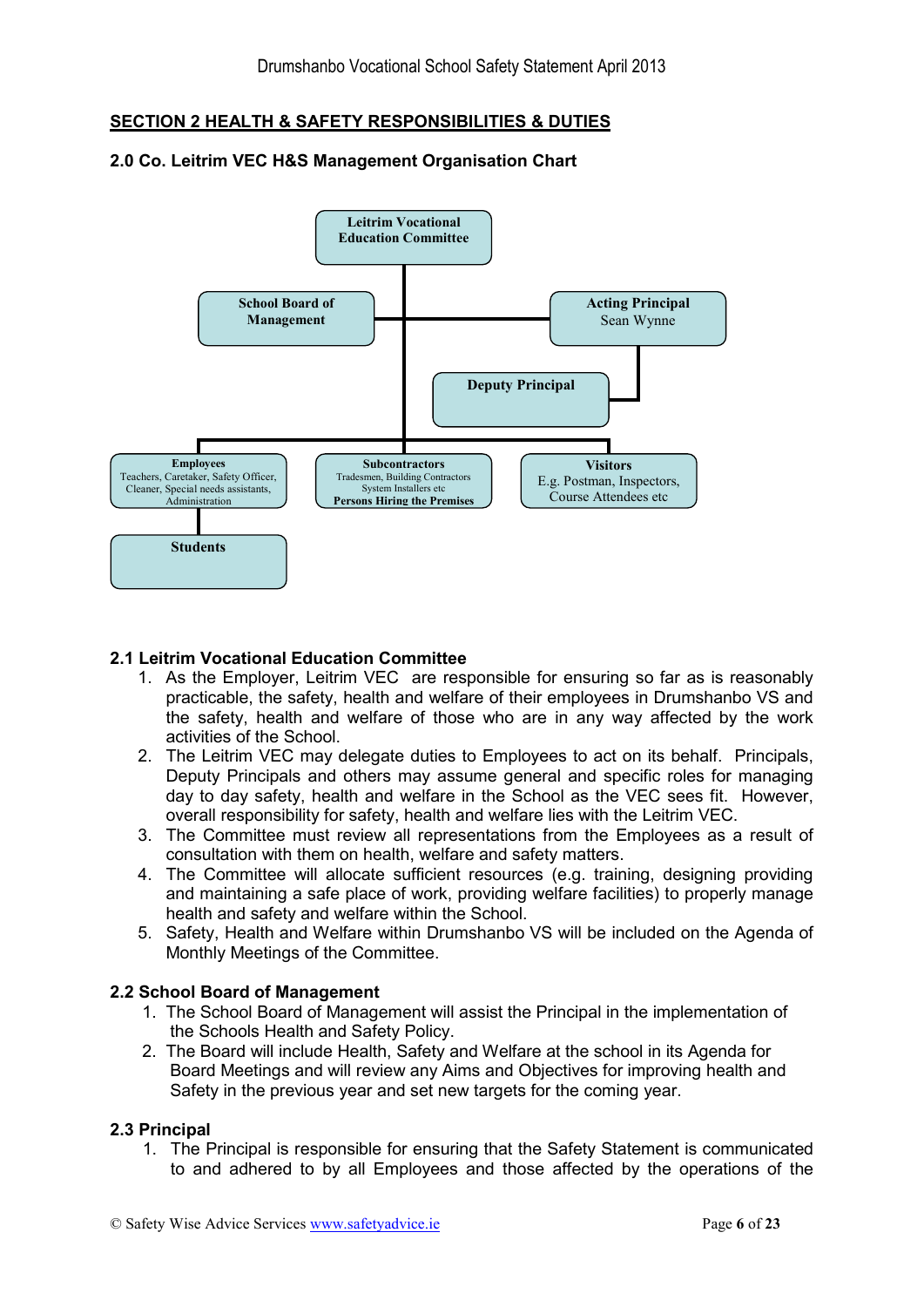School.

- 2. The Principal shall delegate specific H&S responsibilities to Staff Members.
- 3. The Principal shall be responsible for ensuring the H&S Policy is adhered to and implemented at all times throughout the School.
- 4. The Principal is responsible for ensuring that this policy is carried out with regard to consultations with Employees, safety training, safety inspections, investigating accidents, monitoring and maintenance of the Safety Policy.
- 5. Oversee all other Persons Responsibilities.
- 6. Liaise with the Insurance Authority, Legal Representatives and the Health and Safety Authority on all matters pertaining to Health and safety.
- 7. In conjunction with the Leitrim VEC, issue disciplinary proceedings where necessary for breaches of health and safety policies and procedures.

#### **2.4 Deputy Principal**

1. The Deputy Principal shall assist the Principal in the day to day management of Health, Safety and Welfare of the operations of the School.

#### **2.5 All Employees of the School (includes Teaching and Non Teaching Staff e.g. Administrators, Special Needs Assistants, Caretaker, Cleaner) (includes those who are Permanent, Temporary, Shared, On Site and Off Site)**

It is the responsibility of all Employees of Drumshanbo VS to**;** 

- 1. To take reasonable care of your own safety, health and welfare and that of any other person that may be affected by your acts or omissions while at work.
- 2. Co-operate with your employer and any other person to such an extent as will enable your employer or other person to comply with any of the relevant safety, health and welfare laws.
- 3. Use any suitable protective clothing, equipment or other means so provided for securing your safety; health and welfare while at work e.g. gloves, safety glasses etc.
- 4. Report to your Supervisor without unreasonable delay any defect in the plant, equipment (First Aid Box, Fire Extinguishers, electrical equipment, non powered equipment), tools, Personal Protective Equipment, place of work or system of work which might endanger safety, health and welfare of which you become aware of.
- 5. No person shall intentionally or recklessly interfere with or misuse any protective clothing equipment or other means provided for securing the safety, health and welfare of persons arising out of the work activities.
- 6. Use the correct tools and equipment for the job.
- 7. Keep tools and machinery in good working condition.
- 8. Employees are encouraged to make suggestions, or raise concerns and are hereby consulted initially on health and safety matters.
- 9. Develop a personal concern for safety for yourselves and others.
- 10. To avoid any action which could be a source of danger to yourself and/or others and ensure that you do not engage in any acts of improper conduct etc. Contact the Safety Officer if you have any concerns. In his absence, contact the Principal or Deputy Principal.
- 11. Employees must not carry out any tasks, which they feel they are not competent to carry out, or which involves particularly high risks.
- 12. Attend any Health & Safety training that has been arranged for your benefit by the VEC.
- 13. Not to be under the influence of alcohol, non- prescription drugs or other intoxicant while at work. Inform the Principal if taking prescription medication or over the counter medicines as these may affect the ability to drive or operate equipment at the School.
- 14. Keep within the Speed Limit while driving on behalf of the VEC.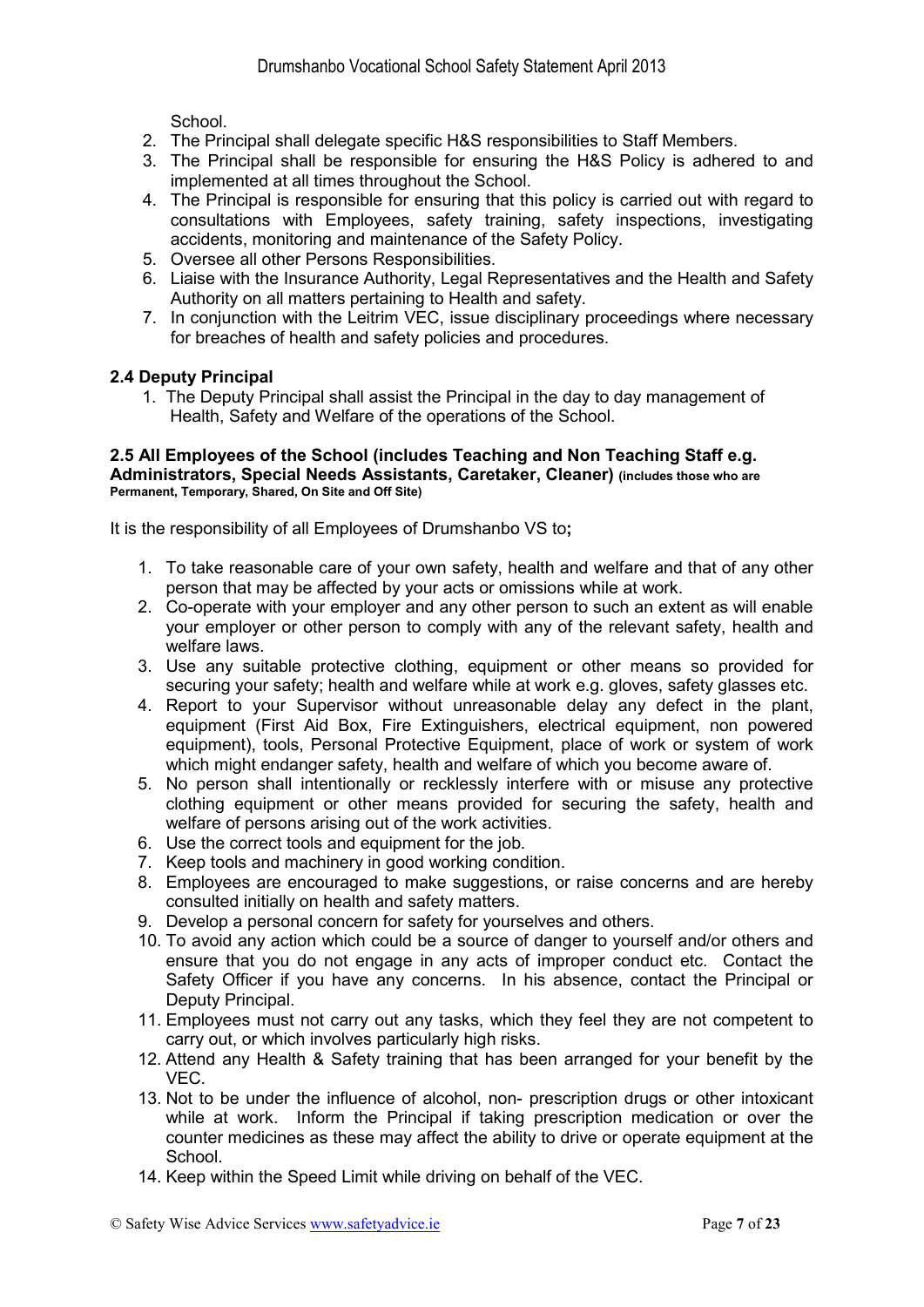- 15. Be observant at all times whilst on school premises and off site e.g. School Tours and excursions, of any hazards which may pose a risk to the safety, health and welfare of Students. Ensure that suitable and adequate control measures are in place to prevent or reduce the risk of an incident occurring.
- 16. Teachers must carry out a risk assessment of their particular classroom whether it be a general classroom or a Technology workshop, ensure that all necessary control measures are in place, and if not, notify them to the Safety Officer and Principal.
- 17. Keep your work area clean and tidy, this may be your classroom, store, pitch etc
- 18. Supervise student activities at all times and act on any behaviour which could pose a significant risk to safety, health and welfare of fellow Employees, Students and any other persons who may be affected.

#### **2.6 Students and Parents**

- 1. Students must follow any instructions issued to them by a Member of Staff in relation to their safety, health and welfare.
- 2. Must have regard for their own safety, health and welfare and that of others around them.
- 3. Report any defects or issues which they feel may be a risk to themselves or others to a Senior Member of Staff. This can include Bullying as well as slip, trip or fall hazards.
- 4. Parents must co-operate with Drumshanbo VS on any instructions issued in relation to safety, health and welfare of the Students at Drumshanbo VS.

#### **2.7 Safety Officer**

- 1. Listen to Staff opinions and queries, take a note of them and bring them to the attention of the Principal initially. If he is not satisfied with the outcome, he may than bring the matter to the attention of the Leitrim Vocational Education Committee.
- 2. Represent Employees.
- 3. Carry out regular safety Inspections of the school premises and highlight any issues to the Principal.

## **2.8 Sub-Contractors and Persons Hiring the Premises**

- 1. Sub-contractors must provide Leitrim VEC with a copy of their Insurances, Safety Statement, Certificates of Membership of Professional Bodies and full Training Records.
- 2. Risk Assessments specific to their works at Drumshanbo VS must also be provided along with a record of having instructed their workers on the safe working procedure to be followed on site.
- 3. Subcontractors and Self employed persons must liaise on a continual basis with the Principal of the School throughout the contract.
- 4. Sub-contract Site Supervisors must take responsibility for their workers whilst on Leitrim VEC sites and ensure that they all follow their own Authority's policies and guidelines and those set out by Leitrim VEC.
- 5. Sub-contractors and self-employed persons have a duty to bring to the attention of Leitrim VEC and anyone else that may be affected by any process or use of materials, which may endanger health and safety while at work.
- 6. Sub-contractors must ensure that all their employees and others under their care are provided with and wear the proper Personal Protective Equipment, safety footwear and high visibility vests as a minimum requirement. Safety helmets, Eye and Ear protection must be worn where there is a risk of injury to the head, sight or Hearing. Gloves, overalls, Dust masks must be worn where there is a risk of Injury to the skin and/or respiratory system. HARNESSES MUST BE WORN AND ATTACHED AT ALL TIMES WHILST WORKING ON THE ROOFTOP AND IN LIFTING EQUIPMENT (E.G. Scissor lifts).
- 7. All sub-contractors shall have a duty to report any defect in the plant and equipment,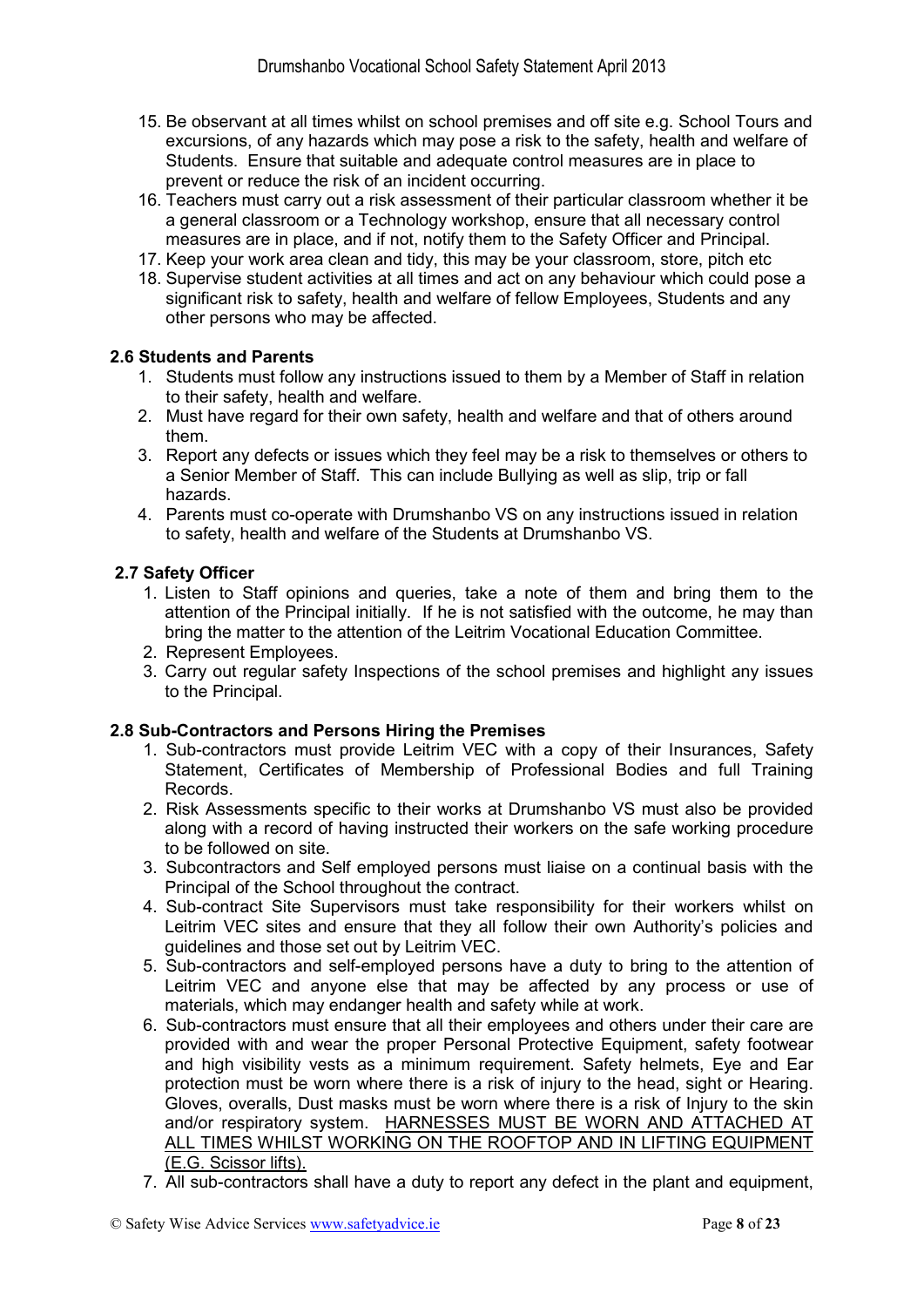place of work, or system of work without unreasonable delay.

- 8. Sub-contractors must get the consent of Leitrim VEC to engage persons other than their direct employees on site.
- 9. Subcontractors and Self Employed persons must report any accidents, injuries, dangerous occurrences, work related illnesses to Leitrim VEC and provide a copy of their Incident Investigation Report detailing the corrective action they have taken to prevent a reoccurrence and also any report made to the Health and Safety Authority (HSA).
- 10. Safety helmets, safety footwear, protective clothing and high visibility vests must be worn whilst at work on sites.<br>11 **Persons Hiring the Premise**
- 11. **Persons Hiring the Premises** must follow any instruction and guidelines set out to them by Leitrim VEC.
- 12. If applicable, they must provide Insurances, Safety Statement, and any other Health and Safety related documentation and records.
- 13. They must not endanger the safety, health and welfare of any other persons (including themselves whilst on the Premises).
- 14. They must take full responsibility for persons under their control whilst on the premises.
- 15. They must familiarise themselves with the Emergency Procedures of the Premises and comply with them at all times.

## **2.9 Designers, Manufacturers, Importers and Suppliers of Articles and Substances. (This would include Hire Companies, External Training Providers and Delivery Drivers)**

An article is

- Any plant, machine, machinery, appliance, apparatus, tool or any other work equipment for use or operation by persons at work.

- Any article designed for use as a component in, part of or to control any of the foregoing or any other work equipment.

- Any other product used by persons at work.

A Substance includes any natural or artificial substance, preparation or agent in solid or liquid form or in the form of a gas or vapour or as a micro-organism.

These Persons must ensure that the article is designed and constructed so that it is safe and without risk to health at work when properly used, complies with health and safety legislation and any relevant EU Directive, is properly tested and examined so as to meet these requirements. Users must be provided with information about the safe use, safe installation, maintenance, cleaning, dismantling and disposal of the article and this information must be updated if necessary.

Designers, manufacturers, Importers and suppliers who retain a responsibility under a rental, leasing or other arrangement to do so, must maintain the article in a safe condition and in compliance with health and safety laws.

Those persons, who erect, assemble or install an article must ensure that when used, there is nothing in the way in which it is erected, assembled or installed that makes it unsafe.

The same applies to Substances, information must in addition include its identification, any risk arising from its inherent properties, the results from any tests carried out which are relevant to its safe use and any conditions necessary to ensure its safe use, handling, processing, storing, transportation or disposal.

#### *Commissioning, Designing and Carrying out Construction work*

Under the Safety, Health and Welfare at Work Act 2005, these persons have a duty to design safe places of work, to ensure that the design takes into account the construction phase and eliminates risks or reduces them during this stage, that the building is built in a safe manner, that the completed building can be maintained safely and without risk to health during consequent use, that all relevant statutory health and safety legislation is complied with during the design, construction and commissioning phases.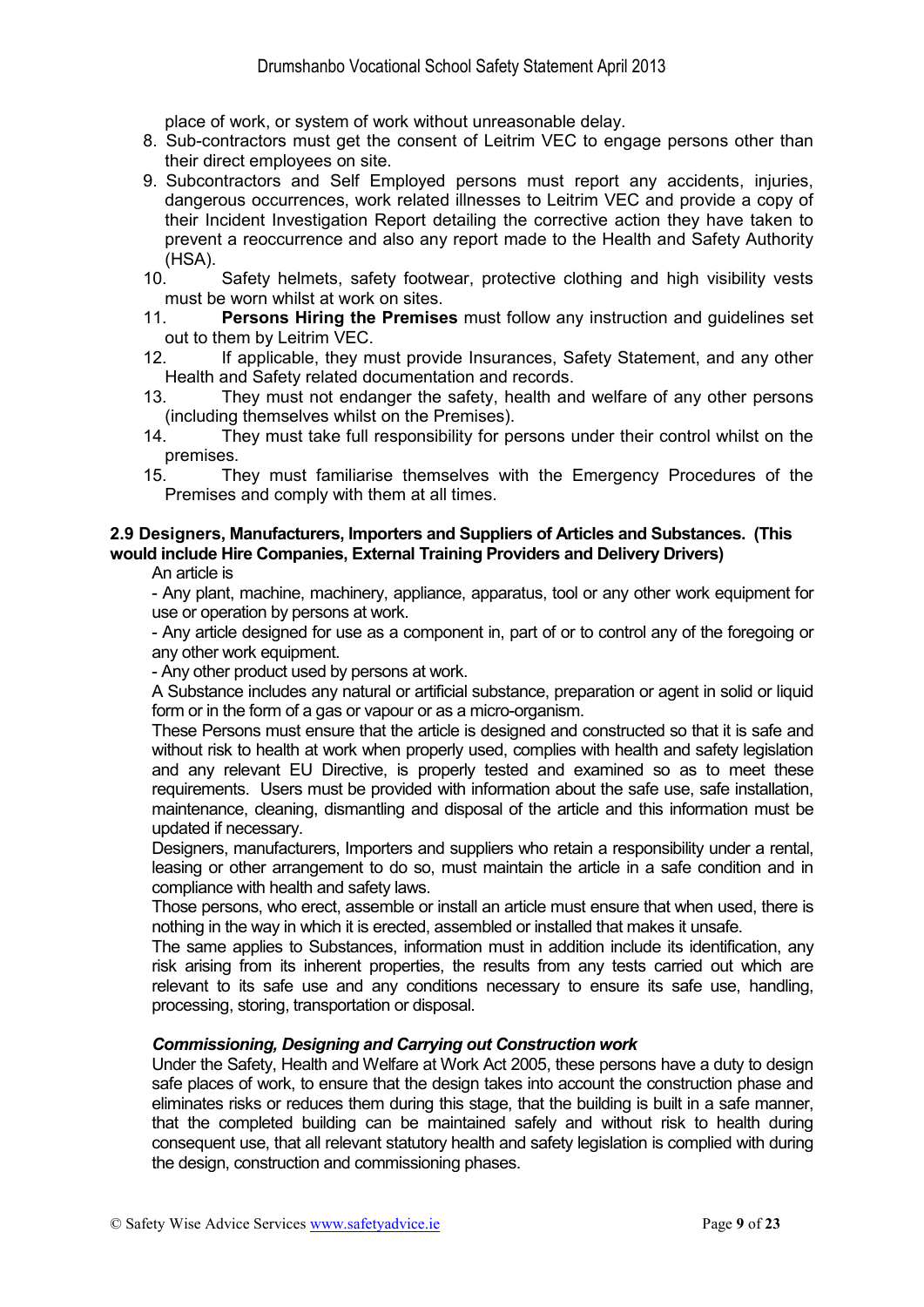#### **External Training Providers**

These persons must hold adequate insurance cover for their activities and be competent to carry out the training and assessments of same i.e. hold relevant knowledge, experience, awareness and training.

#### **Delivery Drivers**

Drivers must ensure that their Vehicle is in good working order and is fit to carry the load. Driver must be competent to operate the vehicle and any lifting appliances on the Vehicle which must also hold a valid test certificate (a copy of which must be submitted to Leitrim VEC). Drivers must follow any H&S instructions given to them by Leitrim VEC representatives.

#### **2.10 Visitors**

The property (Car or Vehicle etc) of the Visitor remains at their own risk whilst on Leitrim VEC property or Site. Visitors must comply with any H&S instruction given to them by Leitrim VEC and/or the School Principal. Visitors must not wander around the School premises alone; they must be accompanied at all times. Visitors must familiarise themselves with the Emergency procedure to be followed wherever they are.

#### **SECTION 3.0: SAFETY ARRANGEMENTS**

#### **3.1 INCIDENT (ACCIDENT, NEAR MISSES, DANGEROUS OCCURANCE, DISEASES) REPORTING PROCEDURES**

When an accident occurs and the person is unable to continue to work, the procedures below must be followed.

The Principal must be notified immediately and he must take charge of the proceedings as follows.

- Observe accident location and status of injured person.
- If there is risk of further injury, move injured person to safety.
- Call for immediate medical assistance or emergency service.
- See that first aid etc is administered as required by a competent person.
- If ambulance is called make sure that the exact location is given and that the ambulance can access as near as possible to the injured person.
- Appoint a suitable person to travel with the injured person.
- Notify next of kin of injured person and if required arrange transport for them to the hospital.
- If the Health and Safety Authority (HSA) is to inspect the site of the accident, do not move anything unless further serious risks have to be avoided.
- Gather all information immediately about the accident and what led up to it.
- Obtain witnesses statements; write them down as they are given.
- Complete Incident Report form; take sketches/photographs of the area where the accident happened.

The accident notification form will be completed and forwarded to all interested parties including;

- Leitrim Vocational Education Committee
- School Board of Management
- Insurance Company

If the injured party is to be absent from work for more than three days then the accident must be notified to the Health & Safety Authority.

#### *The regulation around reporting of accidents, incidents and dangerous occurrences is currently being reviewed. The most up to date information regarding this topic is available from the Health and Safety Authority at www.hsa.ie*

The following types of accidents must be reported to the Health and Safety Authority: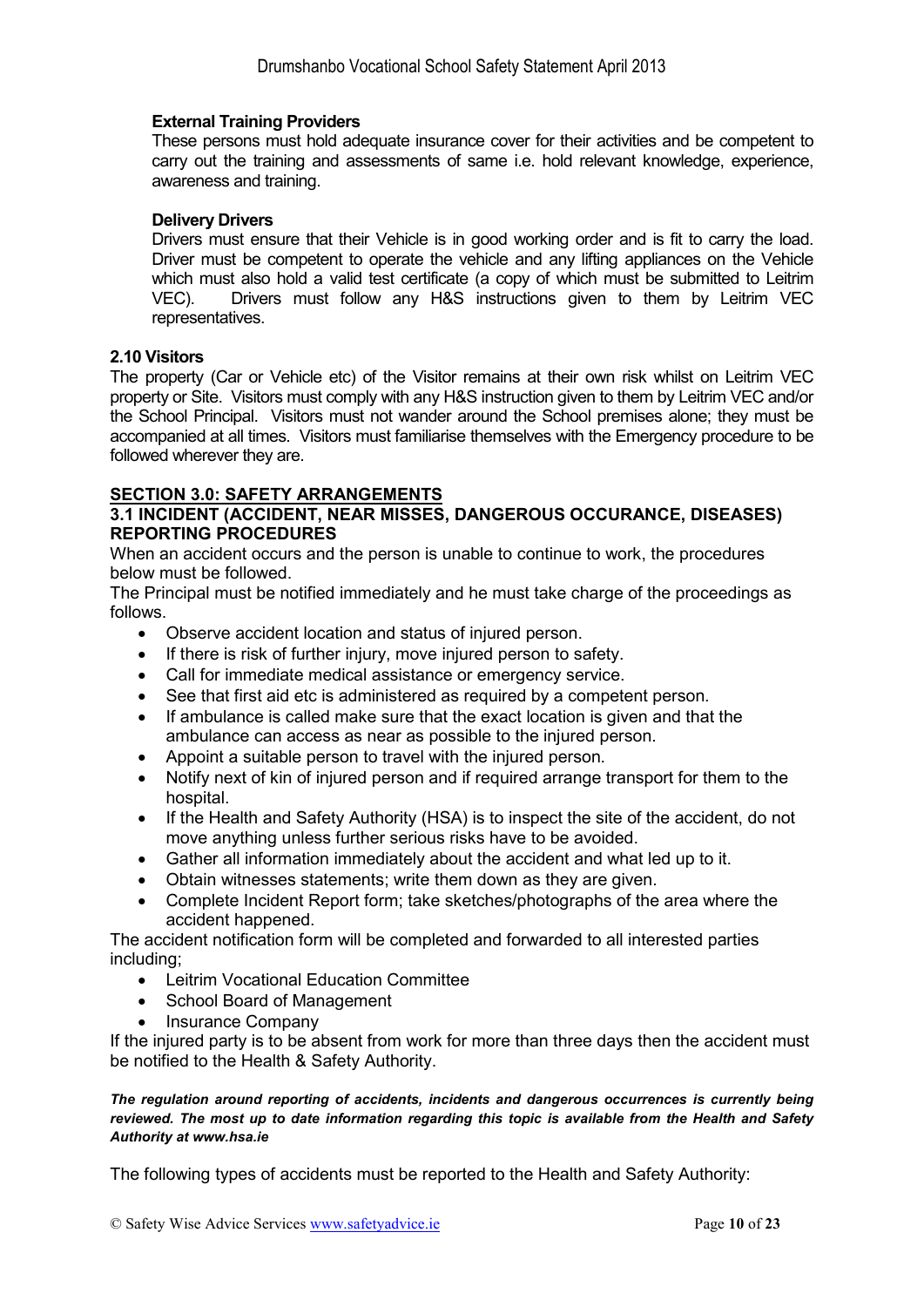(a) The death of any employed or self-employed person, which was caused by an accident during the course of their work.

(b) An injury sustained in the course of their employment, which prevents any employed or self-employed person from performing the normal duties of their work for more than three calendar days, not including the date of the accident. Calendar days include Saturdays and Sundays (e.g. if an employee, who is injured on Wednesday, and does not normally work on Saturdays, Sundays and bank holidays, returns to work the following Monday, the accident is reportable).

(c) A death or an injury that requires treatment by a registered medical practitioner, which does not occur while a person is at work, (e.g. a pupil during class) but is related to either a work activity or their place of work. A road traffic accident that meets the criteria (a) and (b) above, excluding an accident that occurs while a person is commuting either to or from work. (d) A road traffic accident that meets the criterion (c) above as a result of construction work on or adjacent to a public road.

#### **3.2 OCCUPATIONAL HEALTH POLICY**

General Information and guidance on Health issues may be distributed at various intervals.

#### **3.3 PROTECTION OF PREGNANT, POST NATAL AND BREASTFEEDING EMPLOYEES**

Leitrim VEC is obliged to ensure that pregnant, post natal and breastfeeding employees are able to lie down to rest in appropriate conditions. A comfortable area in the School will be provided for such occasions e.g. Staff Only Room, medical assessment room.

Employees are entitled to 26 weeks maternity leave plus 16 weeks unpaid (Maternity Protection (Amendment Act 2004).

An employee who is breastfeeding means an employee who, having given birth not more than 26 weeks previously is breastfeeding.

Post natal employee means an employee who gave birth not more than 14 weeks preceding a material date.

Pregnant employee means an employee who is pregnant.

Once an Employee has informed the Principal that they are pregnant, a risk assessment will be carried out, recorded and discussed with the employee in relation to their condition and their work activities. Work conditions and/or working hours may have to be adjusted temporarily.

#### **3.4 DIGNITY IN THE WORKPLACE**

Please refer to the Leitrim VEC Employee Handbook for full details of the Leitrim VEC's Dignity at Work Policy and Policy on the prevention and resolution of Bullying, Harassment and Sexual Harassment in the workplace.

Drumshanbo VS has its own Policies in relation to Dignity of Students.

#### **3.5 WORK RELATED STRESS**

If an employee feels that they are suffering from a work related stress disorder they are encouraged to discuss their concerns with the Principal and measures will be taken to eliminate the stress if possible or to reduce the stress so far as is reasonably practicable. Aggressive or Violent behaviour is not tolerated within the Leitrim VEC. Should an employee become the victim of Violence in the workplace, support will be offered to those need it. It is important that this happens as soon as possible after the incident.

#### **3.6 ORGANISATION OF THE WORKING TIME ACT**

Please refer to the Employees Statement of terms and conditions of Employment for information on Working Hours, rest breaks and holiday entitlements.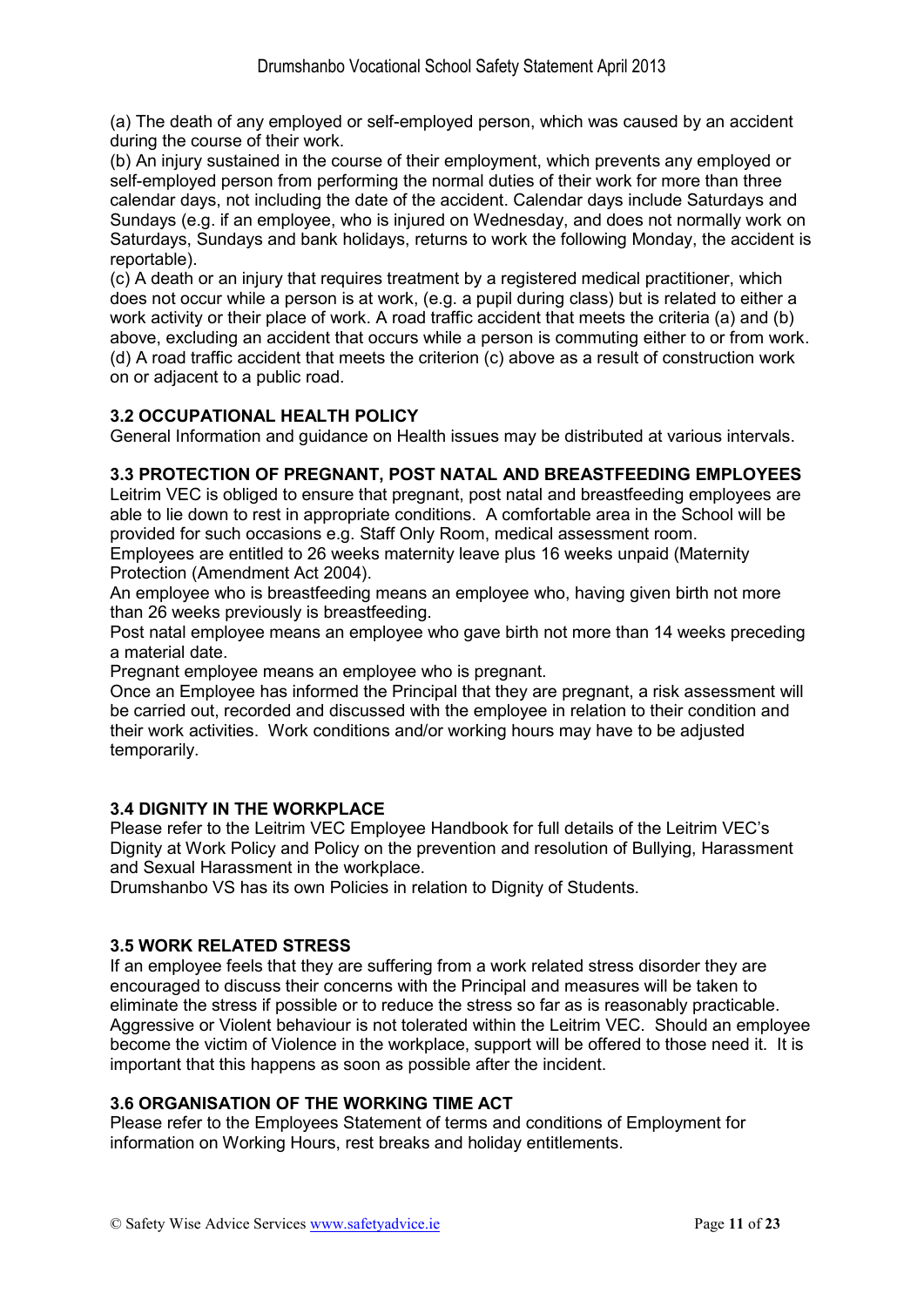### **3.7 NIGHT WORK AND SHIFT WORK**

Night work is work carried out between midnight and 7 am. A night worker normally works 3 hours of daily working time during the night and 50% of total hours worked during the year are during the night.

Night work and shift work is not a normal part of the operations of Leitrim VEC, but should it become so, the appropriate measures will be taken and a risk assessment carried out, recorded and communicated.

#### **3.8 USE OF INTOXICANTS (DRUGS AND ALCOHOL)**

It has been scientifically proven that drugs and Alcohol seriously impair an employee's judgement in the workplace. Employees must not arrive to work under the influence of Intoxicants. If an employee has an addiction problem which they wish to beat, the Leitrim VEC will offer them assistance. If however an employee is continually arriving to work under the influence and is putting themselves and their fellow workers and others at risk, disciplinary action will be taken.

Employees taking prescribed drugs and/or over the counter medicines must inform the Principal.

#### **3.9 TRAINING**

All employees must undergo relevant safety training before commencing work activities in their respective areas. Special attention must be paid to new, young, non-national or persons at particular risk, to ensure that they are fully trained, informed before starting work and adequately supervised while working, it is the responsibility of management to ensure that these provisions are in place. All employees must undergo retraining at required intervals to ensure their knowledge, understanding and competence is kept to the highest level. Management shall employ or seek the services of a range of qualified safety professionals and experts in their respective fields, to deliver the necessary training and retraining. An example of Staff Training is as follows:

- Induction upon commencement of work at Leitrim VEC,
- Safety Statement and Risk Assessments
- Manual Handling,
- Occupational First Aid
- Refresher Safety Talks
- Use of Display Screen Equipment
- Working at Heights (Use of ladders, stepladders and footstools)

Additional courses identified as necessary will be made available to Staff to develop their knowledge of Health and safety. Training Records to be kept centrally in each individual personnel record which are maintained by the VEC Personnel Department.

#### **3.10 Personal Protective Equipment (P.P.E.)**

Personal Protective Equipment is provided to employees for the benefit and protection of all workers**. Appropriate PPE must be worn by all Personnel, Students, Visitors, Contractors and Sub-contractors on entering the particular work area of the School posing the risk.**

Below is a non-exhaustive list of the range of PPE provided by the VEC and a brief explanation of the situations where it must be worn:

| Item of PPE         | When to be worn                                   |  |
|---------------------|---------------------------------------------------|--|
| Hard Hat            | If it is deemed that there is a risk of injury to |  |
|                     | the Head. Usually during construction, heavy      |  |
|                     | maintenance or repair work.                       |  |
| <b>Safety Shoes</b> | If it is deemed that there is a risk of injury to |  |
|                     | the toes and feet from items falling on them      |  |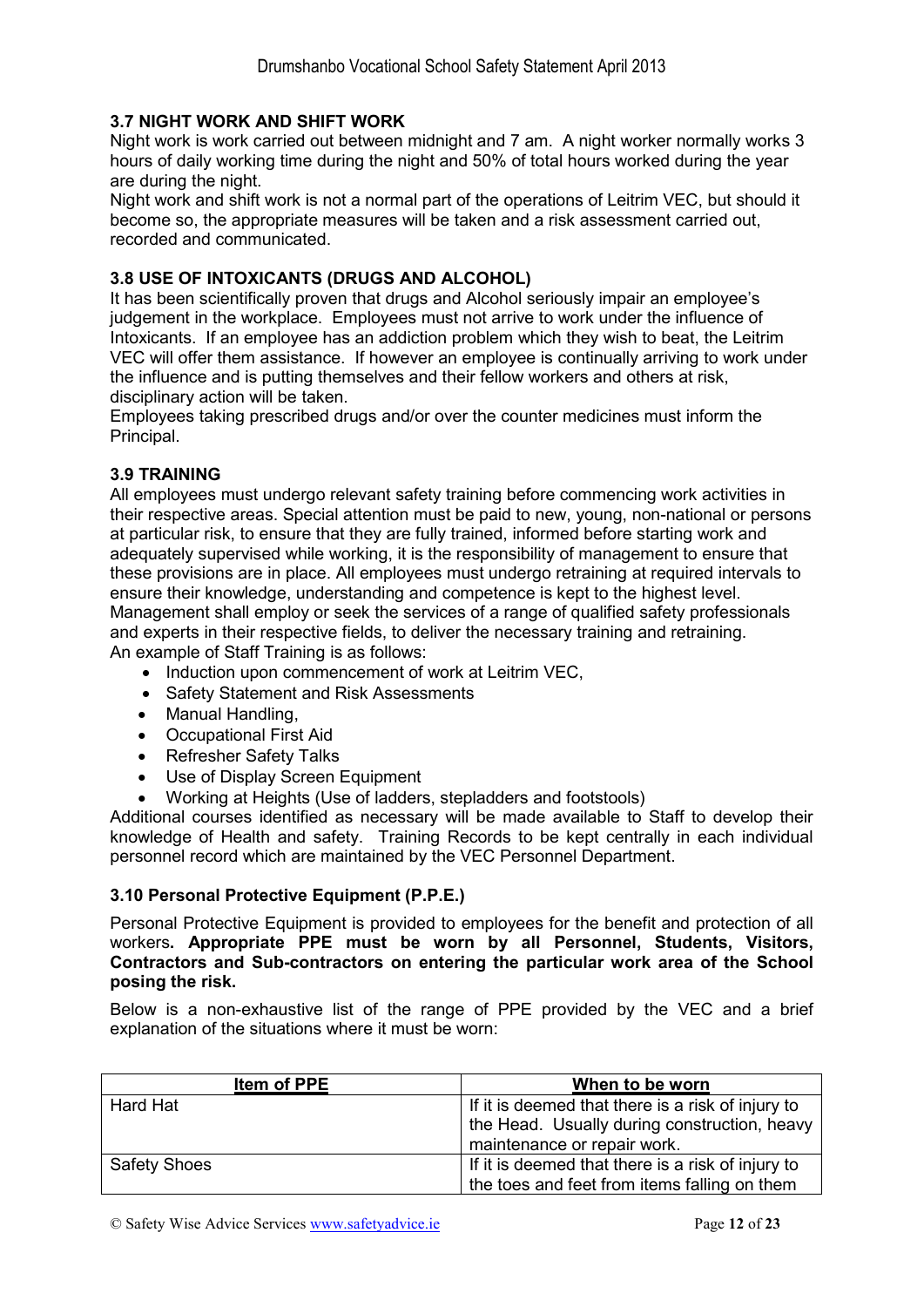| Item of PPE                     | When to be worn                                                                     |  |  |
|---------------------------------|-------------------------------------------------------------------------------------|--|--|
|                                 | or from spillage of hot or hazardous                                                |  |  |
|                                 | substances.                                                                         |  |  |
| Hi Visibility Waistcoat or Coat | Whilst carrying out repair or maintenance                                           |  |  |
|                                 | work in the car park, Pitches or landscaped                                         |  |  |
|                                 | areas. If deemed necessary as a result of                                           |  |  |
|                                 | risk assessment for works carried out within                                        |  |  |
|                                 | the School.                                                                         |  |  |
| <b>Dust Mask</b>                | Whilst working in dusty environments and                                            |  |  |
|                                 | where a risk assessment has stated it as a                                          |  |  |
|                                 | control measure                                                                     |  |  |
| <b>Safety Glasses</b>           | Where there is a risk of eye injury e.g. flying                                     |  |  |
|                                 | particles when using machinery, handling                                            |  |  |
|                                 | chemicals, mowing grass or cutting shrubs                                           |  |  |
|                                 | and where a risk assessment has stated it as                                        |  |  |
|                                 | a control measure                                                                   |  |  |
| Ear Defenders                   | Where there are high noise levels e.g. having                                       |  |  |
|                                 | to shout in order for others to hear you speak                                      |  |  |
|                                 | is a useful barometer. Where a risk                                                 |  |  |
|                                 | assessment has stated it as a control                                               |  |  |
| Gloves                          | measure                                                                             |  |  |
|                                 | When manually handling sharp, hot or<br>abrasive items and other substances harmful |  |  |
|                                 |                                                                                     |  |  |
|                                 | to health and where a risk assessment has                                           |  |  |
| <b>Harness</b>                  | stated it as a control measure<br>Must be worn when entering certain confined       |  |  |
|                                 | spaces in the roof for example. Erecting                                            |  |  |
|                                 | scaffolding, working at the edge of a roof or                                       |  |  |
|                                 | other unprotected edges, standing in a                                              |  |  |
|                                 | MEWP, Hoist, man basket etc and where a                                             |  |  |
|                                 | risk assessment has stated it as a control                                          |  |  |
|                                 | measure                                                                             |  |  |
| Overalls                        | Must be worn where there is a high risk of                                          |  |  |
|                                 | substances harmful to health coming into                                            |  |  |
|                                 | contact with the body and where a risk                                              |  |  |
|                                 | assessment has stated it as a control                                               |  |  |
|                                 | measure.                                                                            |  |  |
| Wet gear                        | Most applicable to Caretaker/ Staff who work                                        |  |  |
|                                 | outdoors, must be worn when it is raining or                                        |  |  |
|                                 | snowing.                                                                            |  |  |
| Respiratory protection          | When a risk assessment has stated it as a                                           |  |  |
|                                 | control measure                                                                     |  |  |
| Life Jackets                    | When working on or near water, during                                               |  |  |
|                                 | excursions on or near water and/or where a                                          |  |  |
|                                 | risk assessment has stated it as a control                                          |  |  |
|                                 | measure                                                                             |  |  |
| <b>Sun Protection Cream</b>     | When working outdoors in conditions where                                           |  |  |
|                                 | sunburn is a risk                                                                   |  |  |
| Other types of PPE              | As and when required by Risk Assessment                                             |  |  |

#### **3.11 MOBILE PHONE POLICY (***This Policy applies to use of both Private and Leitrim VEC issued Mobile Phones whilst Driving Leitrim VEC owned/Private Vehicles on behalf of The VEC or operating Plant, Machinery and equipment used at any Leitrim VEC Schools and Premises***)**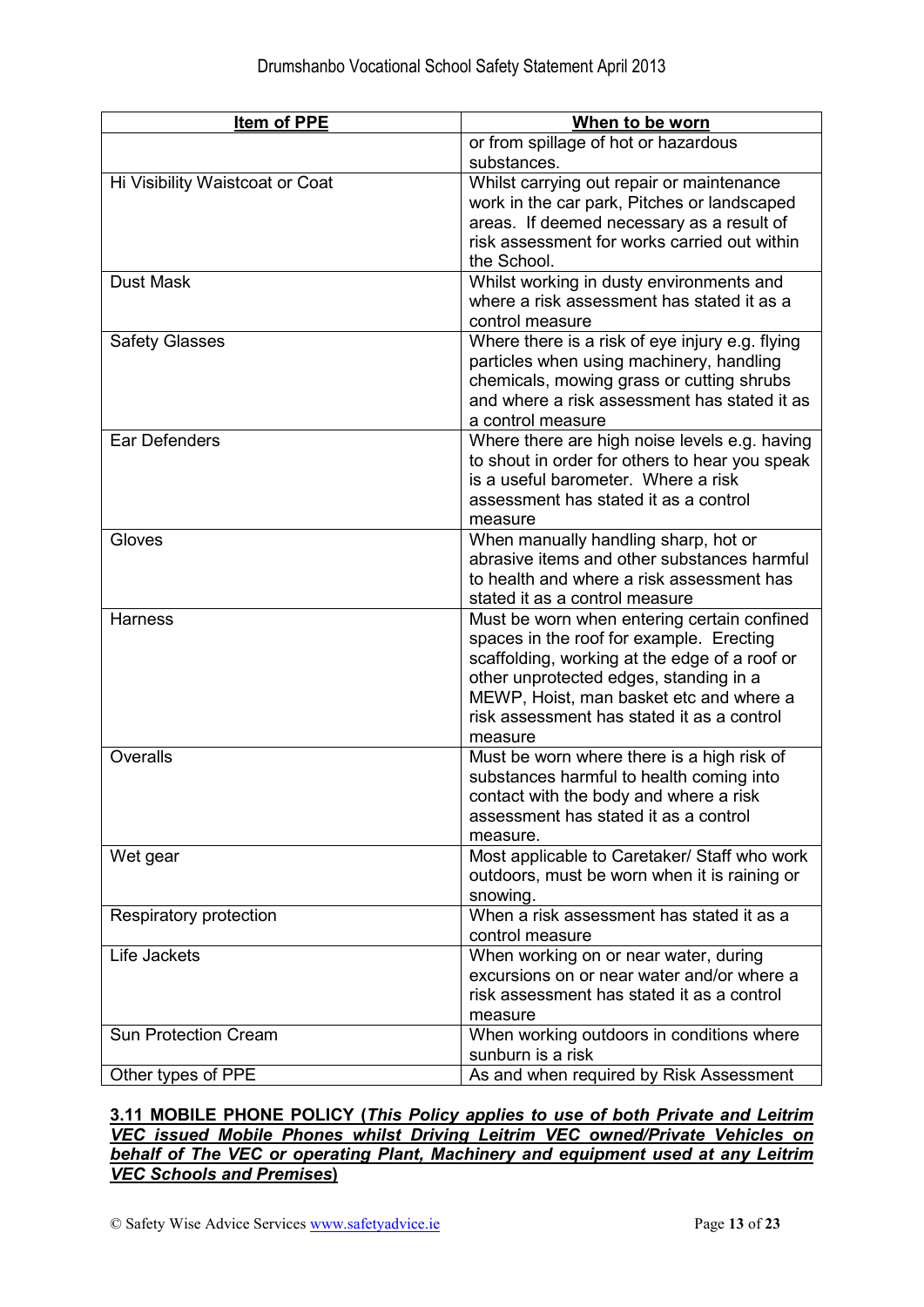#### Driving Leitrim VEC/Private Vehicles on behalf of the VEC

Hand Held Mobile Phone use (Phone calls, Text Messages, Internet Browsing) whilst driving is not permitted. If there is no hand free kit installed or Bluetooth ear piece in use, Lone Drivers must pull over in the correct manner to the side of the road if it is safe to do so and stop the vehicle in order to take or make phone calls. Driving may commence only after the phone call is fully completed. Accompanied Drivers must allocate a passenger to make or take phone calls whilst he is driving.

#### Operating Plant and Equipment

Plant includes MEWP's, Scissor Lifts etc. Machinery and Equipment includes Woodworking and Metalwork Machines, Guillotines, Tools, Manual Tools, Ladders etc Employees are not permitted to operate/use any of these items listed above and simultaneously hold a mobile phone. USE OF BOTH HANDS IS REQUIRED TO SAFELY OPERATE PLANT, MACHINERY AND EQUIPMENT. The task must be fully completed or stopped, use the mobile, complete the phone call or text message and recommence the task.

#### Work at Height (ATTACHED TO ANCHOR POINT)

Use of mobile phone is only permitted where the User is fully attached to a suitable anchor point and has both hands free i.e. not holding and operating tools.

#### **3.12 USE OF PERSONAL STEREOS AND OTHER SOUND SYSTEMS**

Personal Sound System may include but are not restricted to the following: MP3 Players, IPods, Personal Stereos and radios, sound system on Mobile Phone. These items are banned from use whilst driving and teaching classes due to the high risk they pose to Employee safety and the safety of others. They can distract the Employee and prevent them from hearing important Safety Instructions and Emergency Alerts.

#### **3.13 CONSULTATION WITH EMPLOYEES**

All Employees are actively encouraged to highlight any concerns they have regarding health and safety and welfare within the Organisation. Employees can discuss any matters with the Principal. The Employees are given the opportunity to elect a Safety Representative among them. Safety representatives now have protection from penalisation under the Safety, Health and Welfare at Work Act, 2005 as the Act provides a legal route to guard against and provide financial compensation to employees through the unfair dismissal legislation.

Safety representatives are protected from suspension, lay-off or dismissal or the threat of such action, demotion, transfer or change of duty, place of work, wages or working hours, imposition of any disciplinary action or reprimand or penalty, coercion or intimidation where they exercise their powers under safety and health legislation.

## **POWERS OF SAFETY REPRESENTATIVES**

The Safety Representative may

- inspect the whole or any part of any place of work at a frequency to be agreed with the employer;
- investigate complaints, accidents and dangerous occurrences;
- accompany an Inspector on any inspection, including, at the discretion of the Inspector, an accident investigation;
- at the request of the employee and at the discretion of the Inspector, attend an interview by an Inspector in regard to any accident or dangerous occurrence;
- make representations to the employer;
- make oral or written representations to an Inspector;
- receive advice and information from an Inspector; and

They shall have access to any risk assessments, information relating to reportable accidents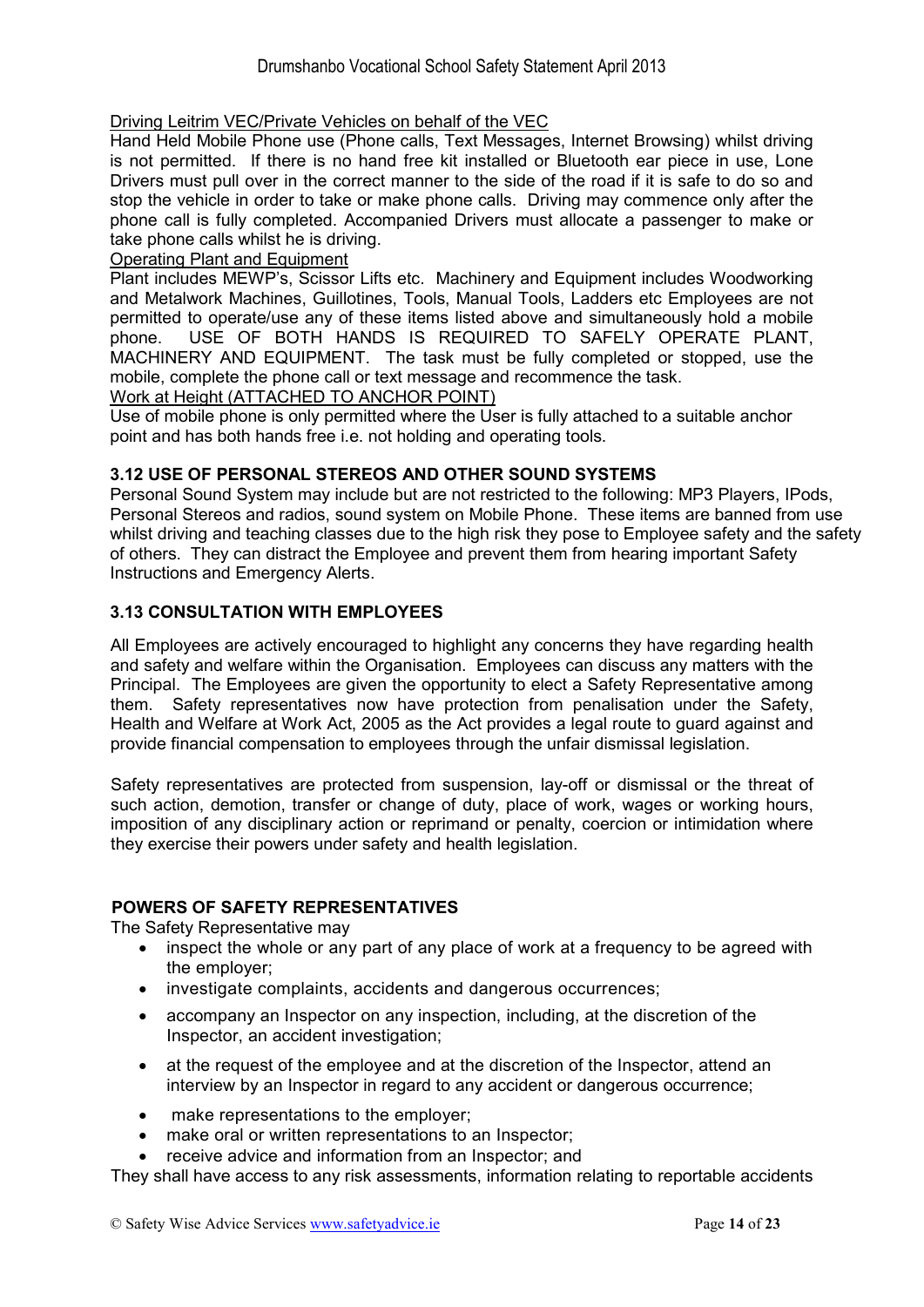and dangerous occurrences, and any information arising from protective or preventative measures required by safety and health legislation.

Drumshanbo VS will agree with the Safety Representative on the frequency of inspections of the place of work and allow him reasonable time off from work with pay to both acquire necessary knowledge and training and to discharge their functions.

Drumshanbo VS will consider any representations relating to safety, health and welfare at work made by the safety representative and any action that he considers appropriate.

The safety representative will be informed when an inspection is taking place and when an Inspector attends at the place of work.

The Safety Representative will also be given a copy of the written confirmation, required under the 2005 Act and sent to the Inspector, that an Improvement or Prohibition Notice has been complied with. Inspectors now give a copy of any Notice issued to the safety representative as a matter of routine. Inspectors will also inform safety representatives in writing if a Notice has been withdrawn.

#### **3.14 COMMUNICATION AND DISTRIBUTION OF INFORMATION**

H&S Information and guidance can be communicated in many ways, verbally in conversations and instructions, Notice Board, Newsletters, Internal Refresher Training courses, Staff meetings etc

## **3.15 EMERGENCY PROCEDURES**

Some potential Emergencies include:

- Fire
- Explosion (Process or Act of Terrorism)
- Major Disaster (Natural or otherwise)
- Accident/Medical Emergency/Road Traffic Accident
- Contact with Live Overhead or Underground Electrical Services

Please refer to the Critical Incident Policy and Crisis Management Plan held at the School.

The Emergency Services can be contacted on 999 or 112. Explain the nature of the Emergency and the Location to the Operator. Remain calm; gather all Staff, Students, Visitors, and Subcontractors together at the Assembly Point. Ensure that all Persons are out of immediate danger.

#### **First Aid Arrangements**

A risk assessment will be carried out to determine the number of qualified Occupational First Aiders is required to cover all Off Site Works and at the School.

Arrangements will be put in place to cover absences of qualified First Aiders.

#### **3.16 MONITORING**

#### **Proactive Monitoring**

Internal Proactive monitoring will be conducted by means of regular Safety inspections which are then recorded by the Safety Officer. Any issues/concerns raised must be acted upon there and then if possible, or by a suitable and realistic target date. Relevant Persons Responsible for the Action to be taken must be made aware of their responsibility. The Leitrim VEC and school Board of Management must be informed of any serious and reoccurring issues/concerns at the School.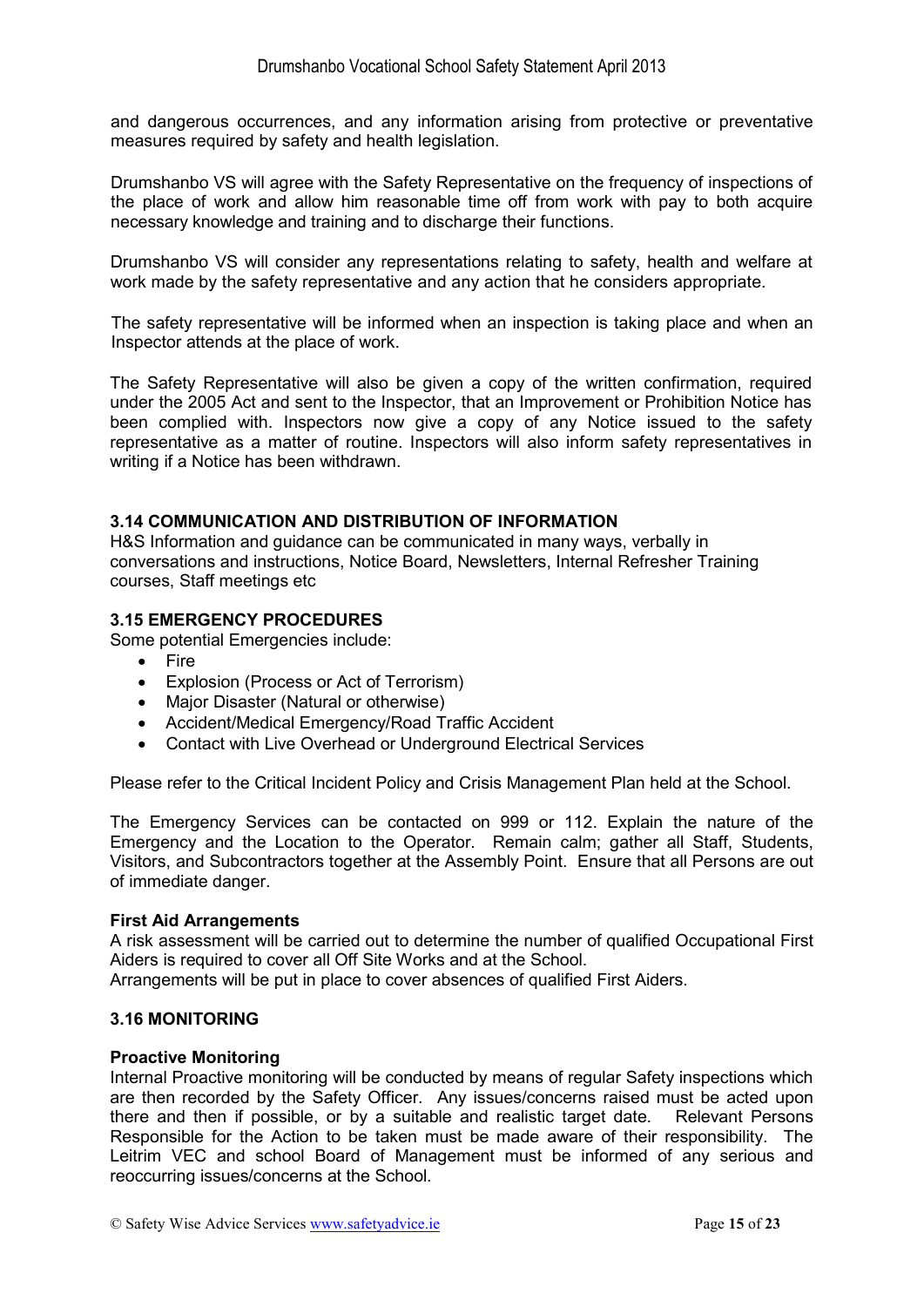An External Health & Safety Advisor may also be requested to carry out and record Safety Inspections/Audits to check for compliance with established safe working procedures. Feedback on the outcome of such inspections will be given to the Principal and Leitrim VEC and issues arising will be dealt with at monthly meetings. Periodic internal safety audits will be conducted to verify the operation of systems, training records, equipment certification etc.

#### **Reactive Monitoring**

Reactive monitoring includes the investigation process related to accidents, near misses, complaints or other reported non conformances. Absences due to work related injury and ill health will monitored to check for any emerging trends or corrective actions required

#### **External Monitoring**

External Monitoring takes the form of visits by Consultant Auditors appointed by Leitrim VEC as well as routine On the Spot Inspections which may be carried out by the Health and Safety Authority, department of Education and the Health Service Executive (HSE).

#### **3.17 WORK AT HEIGHT POLICY**

Work at Height means working in a place (except a staircase in a permanent workplace) where a person could be injured by falling from it, even if it is at or below ground level.





The Work at Height Regulations 2007 (Part 4 of the SHWW General Application Regulations) also requires employers and self employed to ensure that:

- All work at height is properly planned, organised, supervised and carried out;
- All work at height takes account of weather conditions;
- Those involved in work at height are instructed and trained:
- $\blacksquare$  the place where work at height is done is safe;
- Equipment for work at height is appropriately inspected;
- The risks from fragile surfaces are properly controlled; and
- Injury from falling objects is prevented.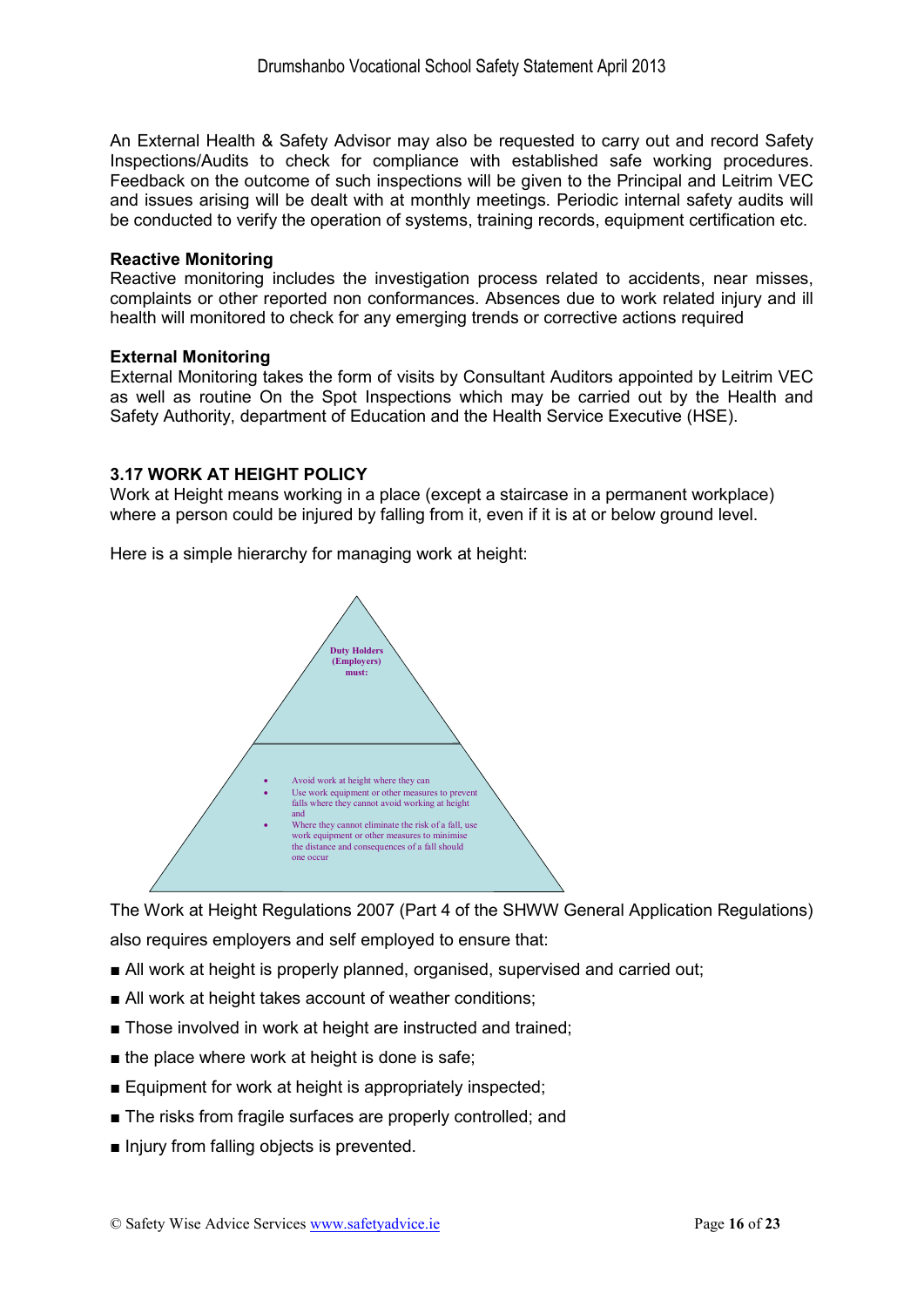Employees must also comply with the statutory provisions of the Work at Height Regulations and their duties as outlined in this Safety Statement and under the SHWW Act 2005.

Competent Persons must assess the risk and take whatever steps the assessment shows are necessary to work safely before working at height.

Each assessment must be proportionate to the risks involved, but some of the factors that will need to be considered include:

- The environment
- The task to be performed, including the extent of the task and its complexity
- The duration and frequency with which the task needs to be performed
- The people involved, including the numbers involved in the work, the degree of their exposure to the risk, the competence of the workers involved and the levels of supervision required
- The risks to, or presented by those not directly involved in the work
- The work equipment and/or other structures to be used, including the suitability of existing structures for work at height, the existence of fragile surfaces, the selection of work equipment to be used and any risks arising from pre- and post- use of the work equipment (e.g. using a mobile elevating platform or ladder on a busy road).

Safe Work at Height Hierarchy is as follows:

- Avoid,
- Prevent,
- Mitigate and
- give collective measures priority

Avoid work at height so far as reasonably practicable. If it is not necessary to work at height, don't.

#### **Inspections**

Inspections must be carried out on work at heights with work at heights in excess of 2 metres having to be formally recorded.

Fall arrest equipment must be inspected before each use and recorded on a weekly basis.

Thorough Examinations must also be carried out on equipment used for work at height on a pre-determined basis as detailed in the Generic risk assessments in this document.





**↓ Is there a risk of a person falling a distance liable to cause personal injury?** 

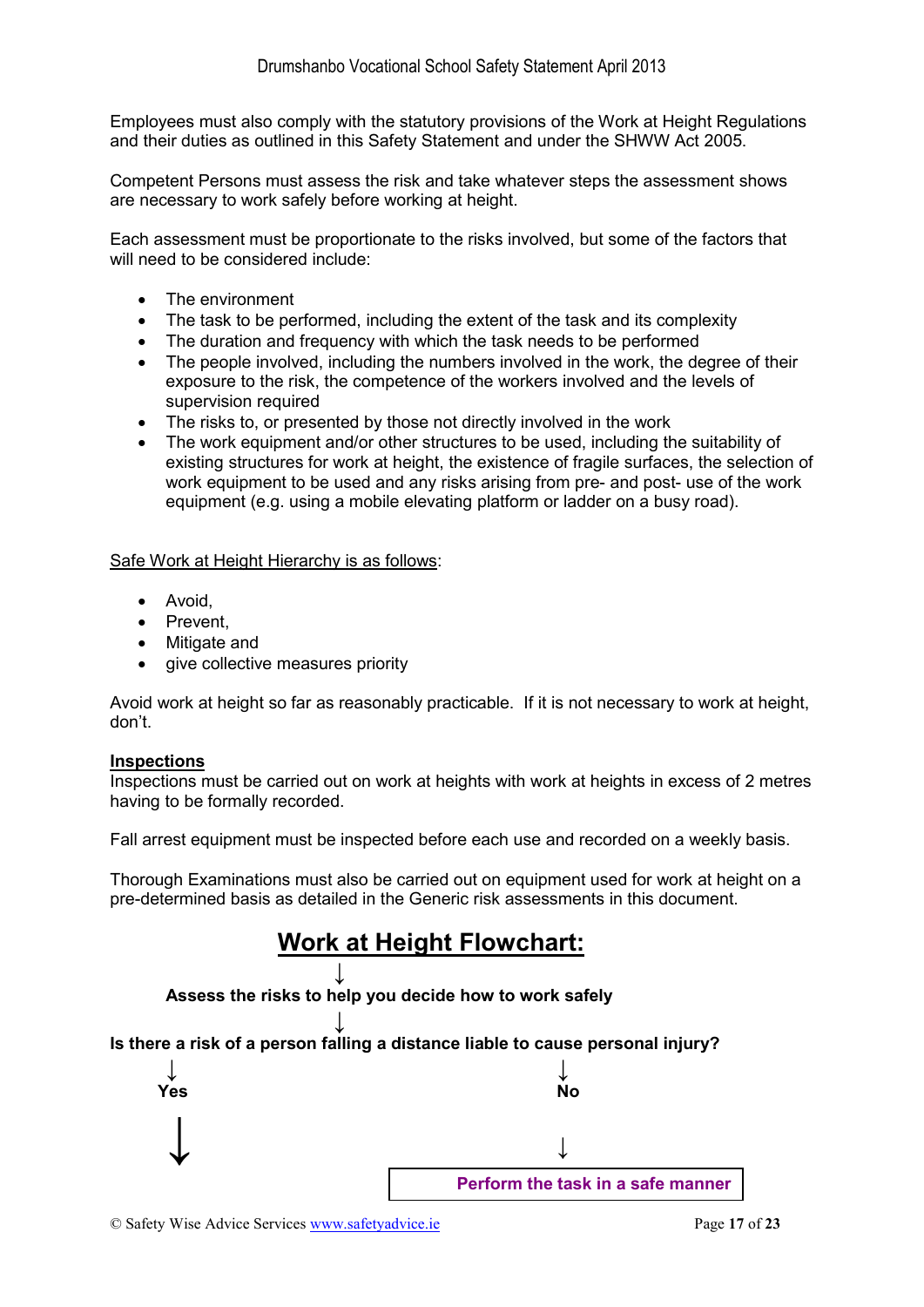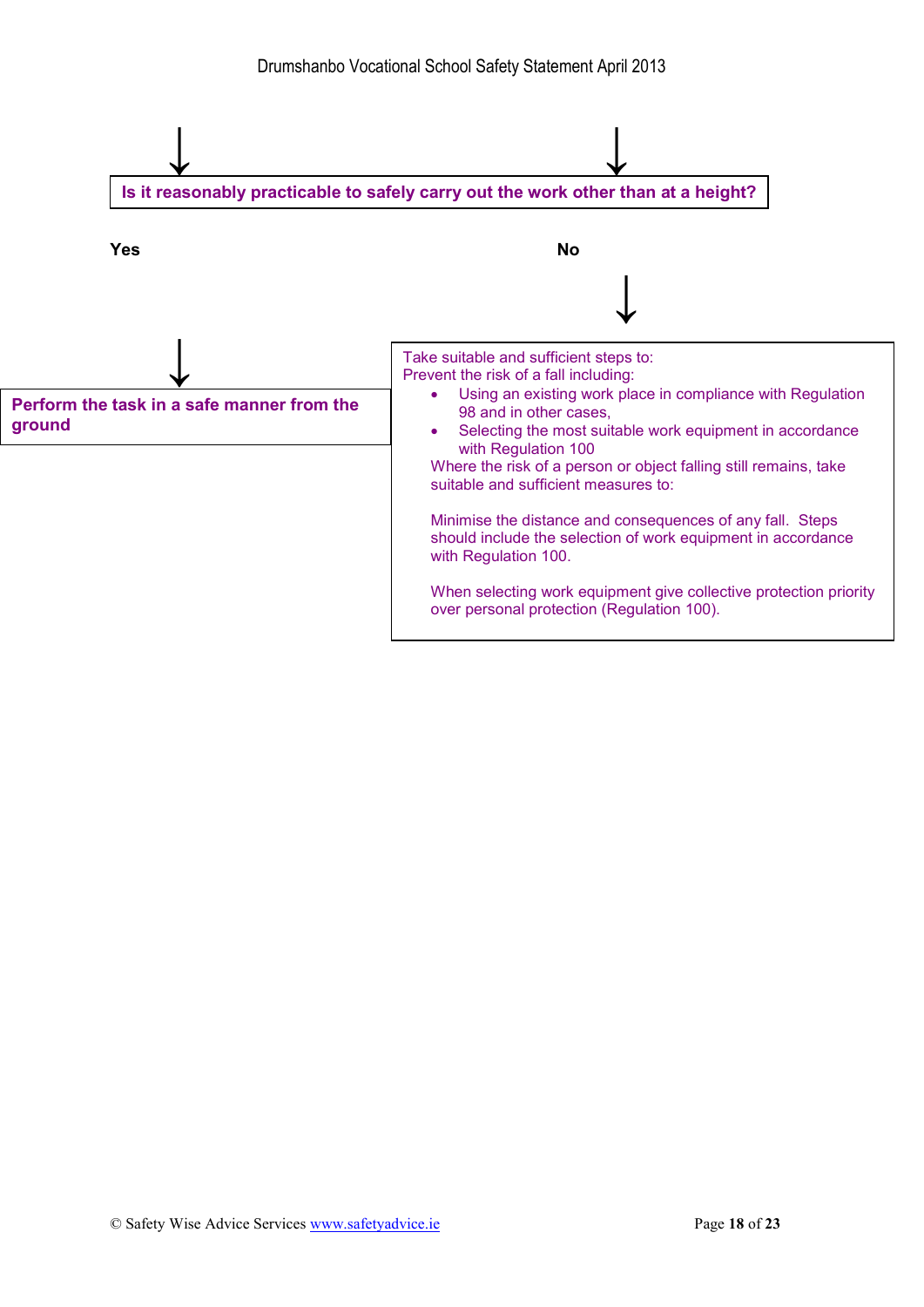#### **3.18 SECURITY MEASURES**

Large amounts of cash are not routinely kept on the Premises and are deposited in a safe and brought to Leitrim VEC Head Office or local Bank. There is no set routine for this in order to avoid drawing attention to such activity.

#### **3.19 TRAFFIC MANAGEMENT**

Students and their parents are not permitted to park at the school.

Buses are not permitted to drop students off at the Front door, there is a designated Bus Drop off Point in the grounds of the Mayflower Community Centre and Students must walk up to the School via the footpaths.

#### **3.20 RISK ASSESSMENT**

The risk assessment process is an essential safety tool and a legal requirement. Risk assessments can be dynamic i.e. carried out on the spot. However, risk assessments must also be documented.

All hazards associated with the School must be identified, the level of risk assessed and appropriate control measures implemented.

Each Staff member must carry out a risk assessment of their particular area e.g. general classroom, practical classroom, Caretakers Store, Cleaners Store. The safety officer can also assist Staff members to carry out and record Risk Assessments.

Prior to commencing risk assessments, staff members must be trained in how to carry out same.

Risk Assessments must take into account routine and non routine activities. All persons with access to the school must be considered. Risk Assessments must be kept under continual review and changes documented.

Drumshanbo VS uses Tool 4 Risk Assessment Templates contained in Part 2 Guidelines on Managing Safety and Health in Post Primary Schools.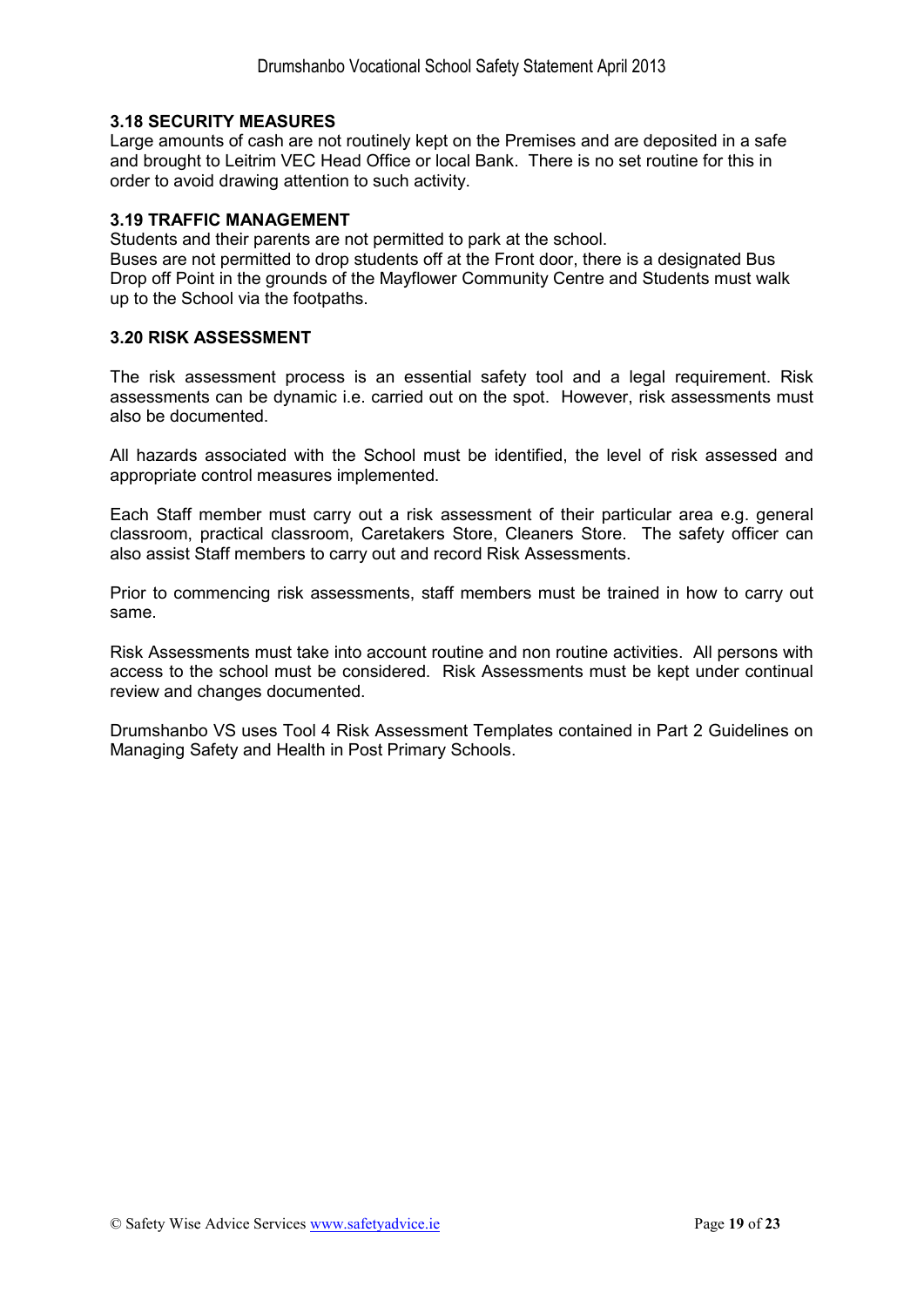## **4.0 Hazard Inventory; (This is not an exhaustive List)**

## **List of Risk Assessments: Tool 4 Risk Assessment templates contained in Part 2 Guidelines on Managing Safety and Health in Post Primary Schools**

| Page          | <b>Title of Risk Assessment</b>               | <b>Section/Teacher</b>                                   |
|---------------|-----------------------------------------------|----------------------------------------------------------|
| <b>Number</b> |                                               | <b>Applicable to</b>                                     |
|               | Art                                           | Art Room and Art                                         |
| $45 - 46$     | No.1 Art Room - General Considerations        | <b>Teacher</b>                                           |
| $47 - 48$     | No.2 Ceramics                                 | Caretaker                                                |
| 49            | No.3 Use of Knives and Cutters Art Room -     | Cleaner                                                  |
|               | General considerations                        | <b>Visitors</b>                                          |
|               | <b>Canteen</b>                                | All Teaching and Non                                     |
| $51 - 52$     | No.4 Canteen - General Considerations         | <b>Teaching Staff</b>                                    |
| 53            | No.5 Working with Chemical Products           | <b>Visitors</b>                                          |
|               | <b>Cleaning</b>                               |                                                          |
| $55 - 56$     | No.6 Cleaning - General Considerations        | <b>Cleaners</b>                                          |
| $57 - 58$     | <b>No.7 Hazardous Substances</b>              | Caretaker                                                |
| 59            | No.8 Waste Compactor and Baler                | <b>Visitors</b>                                          |
| $61 - 62$     | No.9 Work at Height - Ladders                 |                                                          |
| $63 - 64$     | No.10 Toilets and Showers                     |                                                          |
|               | <b>Computers</b>                              | <b>Teachers Using Computers</b>                          |
| 65            | No.11 Computers - General Considerations      | All computer users (include<br>Admin staff and other non |
|               |                                               | teaching staff)                                          |
|               |                                               | <b>Visitors</b>                                          |
|               | <b>General School Risk Assessments (These</b> |                                                          |
|               | also apply to all the other Risk assessment   |                                                          |
|               | <b>Template Areas)</b>                        | All teaching Staff                                       |
| $67 - 70$     | No.12 Slips, Trips and Falls                  | All Non teaching Staff                                   |
| $71 - 73$     | No.13 Manual Handling                         | (include Cleaners,                                       |
| 75            | No.14 General Access/Egress                   | Caretakers, Admin                                        |
| 77            | No.15 Platform Lifts                          | Staff etc)                                               |
| $79 - 80$     | No.16 Fire (Specialist Rooms)                 | <b>Visitors</b>                                          |
| $81 - 82$     | No.17 Fire (General Classrooms and Offices)   |                                                          |
| $83 - 84$     | No.18 Fire - Events (plays, musicals, large   |                                                          |
|               | meetings)                                     |                                                          |
| $85 - 86$     | No.19 First-Aid                               |                                                          |
| $87 - 88$     | No.20 Portable Electrical Appliances          |                                                          |
| 89            | No.21 Bullying                                |                                                          |
| 91            | No.22 Stress                                  |                                                          |
| $93 - 94$     | No.23 Car Park and External Areas             |                                                          |
| 95            | No.24 Staff Room                              |                                                          |
| 97            | No.25 Pregnant, Post-Natal and Breastfeeding  |                                                          |
|               | Women                                         |                                                          |
| 99            | No.26 Noise                                   |                                                          |
| 101           | No.27 Radon                                   |                                                          |
| $103 - 104$   | No.28 Mould                                   |                                                          |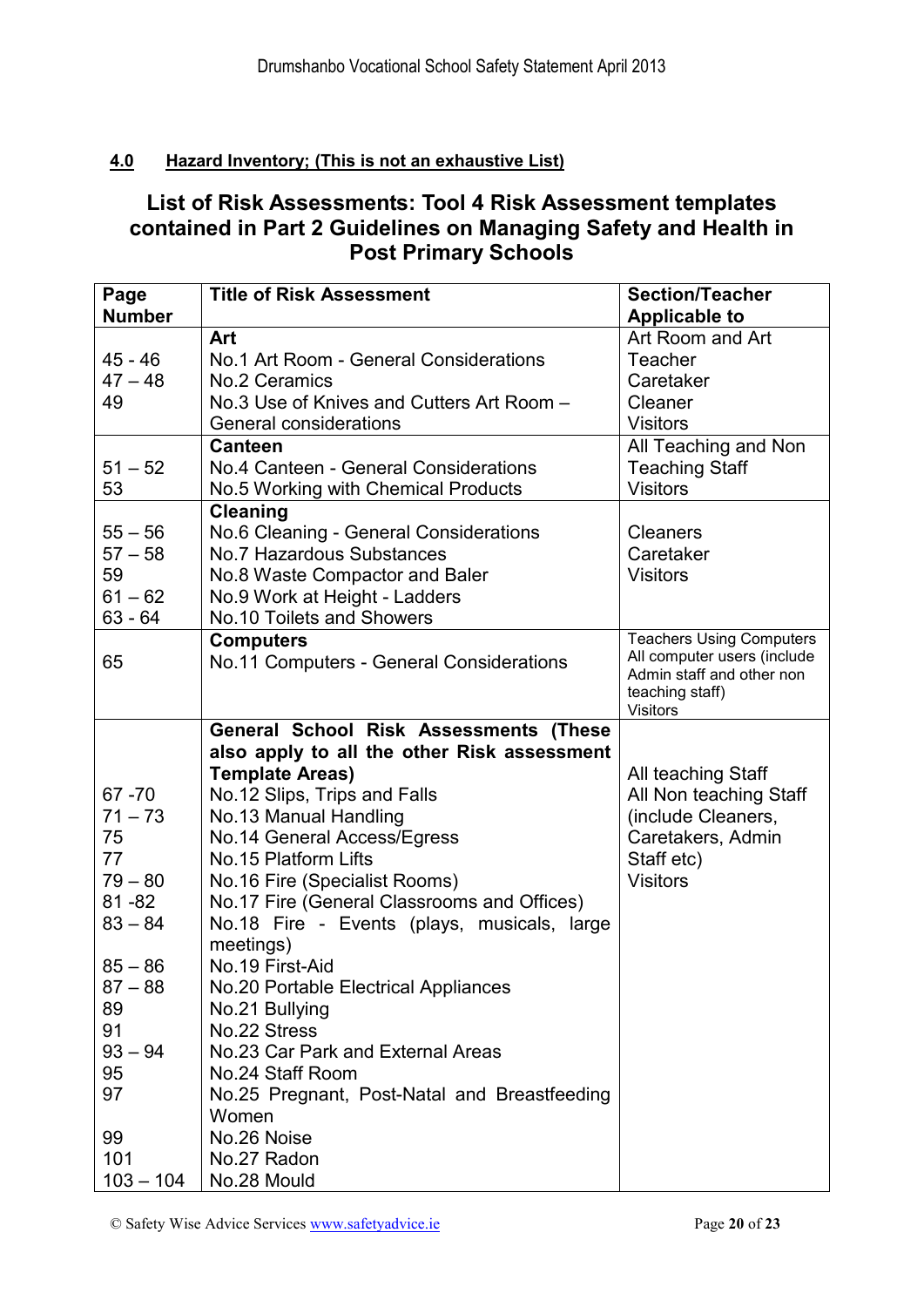| Page                       | <b>Title of Risk Assessment</b>                                               | <b>Section/Teacher</b> |
|----------------------------|-------------------------------------------------------------------------------|------------------------|
| <b>Number</b>              |                                                                               | <b>Applicable to</b>   |
| $105 - 106$                | No.29 Asbestos                                                                |                        |
| $107 - 108$                | No.30 Legionella                                                              |                        |
| $109 - 110$                | No.31 Lone Workers (e.g. caretakers)                                          |                        |
|                            | <b>Home Economics</b>                                                         |                        |
| $111 - 112$                | No.32 Home Economics Room - General                                           | <b>Home Economics</b>  |
|                            | Considerations                                                                | Teacher                |
| 113                        | No.33 Knives and Cutters                                                      | Cleaner                |
| 115                        | No.34 Portable Electrical Appliances                                          | Caretaker              |
|                            |                                                                               | <b>Visitors</b>        |
|                            | Maintenance (caretakers, contractors, etc.)                                   |                        |
| 117 - 120                  | No.35 Maintenance - General Considerations                                    |                        |
| 121                        | <b>No.36 Construction Contractors</b>                                         |                        |
| $123 - 126$                | <b>No.37 Tractor Maintenance</b>                                              |                        |
| $127 - 128$                | No.38 Boiler House and Fuel Tanks                                             |                        |
| $129 - 130$                | No.39 Grass Cutting/Ride-on Mower                                             |                        |
| $131 - 132$                | No.40 Pressure Washer                                                         |                        |
| $133 - 134$                | No.41 Strimmer                                                                |                        |
| $135 - 136$                | No.42 Waste Compacter and/or Baler                                            |                        |
| $137 - 138$                | No.43 Work at Height - Ladders                                                |                        |
|                            | P.E.                                                                          |                        |
| 139                        | No.44 Exercise Equipment/Gym Equipment                                        | <b>PE Teacher</b>      |
| $141 - 142$                | No.45 Goal Posts                                                              | Caretaker              |
|                            |                                                                               | Cleaner                |
|                            | <b>Pupil Considerations</b>                                                   | All teaching and Non   |
| 143                        | <b>No.46 Pupil Considerations</b>                                             | teaching Staff         |
|                            | <b>Science</b>                                                                | <b>Science Teacher</b> |
| $145 - 146$                | No.47 Bunsen Burners                                                          | Caretaker              |
| $147 - 150$                | No.48 Chemicals                                                               | Cleaner                |
| 151 - 152                  | No.49 Glassware                                                               |                        |
|                            | <b>Technologies</b>                                                           | Metal work teachers    |
| $153 - 155$                | No.50 Powered Hand Tools                                                      | Woodwork teachers      |
| $157 - 160$                | No.51 Hand Fed Table Band Saw                                                 | Caretaker              |
| $161 - 162$                | No.52 Electric Ovens                                                          | Cleaner                |
| $163 - 166$                | No.53 Metal Working Centre Lathe (manually                                    |                        |
| $167 - 171$                | operated)                                                                     |                        |
| $173 - 176$                | No.54 Woodworking Bench Circular Saw                                          |                        |
| $177 - 178$                | No.55 Bench/Pedestal Grinder                                                  |                        |
|                            | No.56 Hazardous Substances (metal work,                                       |                        |
| $179 - 182$                | wood work, technology etc.)                                                   |                        |
| $183 - 185$                | No.57 Milling Machine<br>No.58 Morticer                                       |                        |
| 187 - 190                  | No.59 Pedestal Drill (Metal Work)                                             |                        |
| $191 - 194$                |                                                                               |                        |
|                            |                                                                               |                        |
|                            | No.60 Surface Planing and<br>Thicknessing                                     |                        |
|                            | Machine                                                                       |                        |
| $195 - 197$                | No.61 Portable Router                                                         |                        |
| $199 - 201$<br>$203 - 205$ | No.62 Hand Held Portable Circular Power Saw<br>No.63 Bench Mounted Scroll Saw |                        |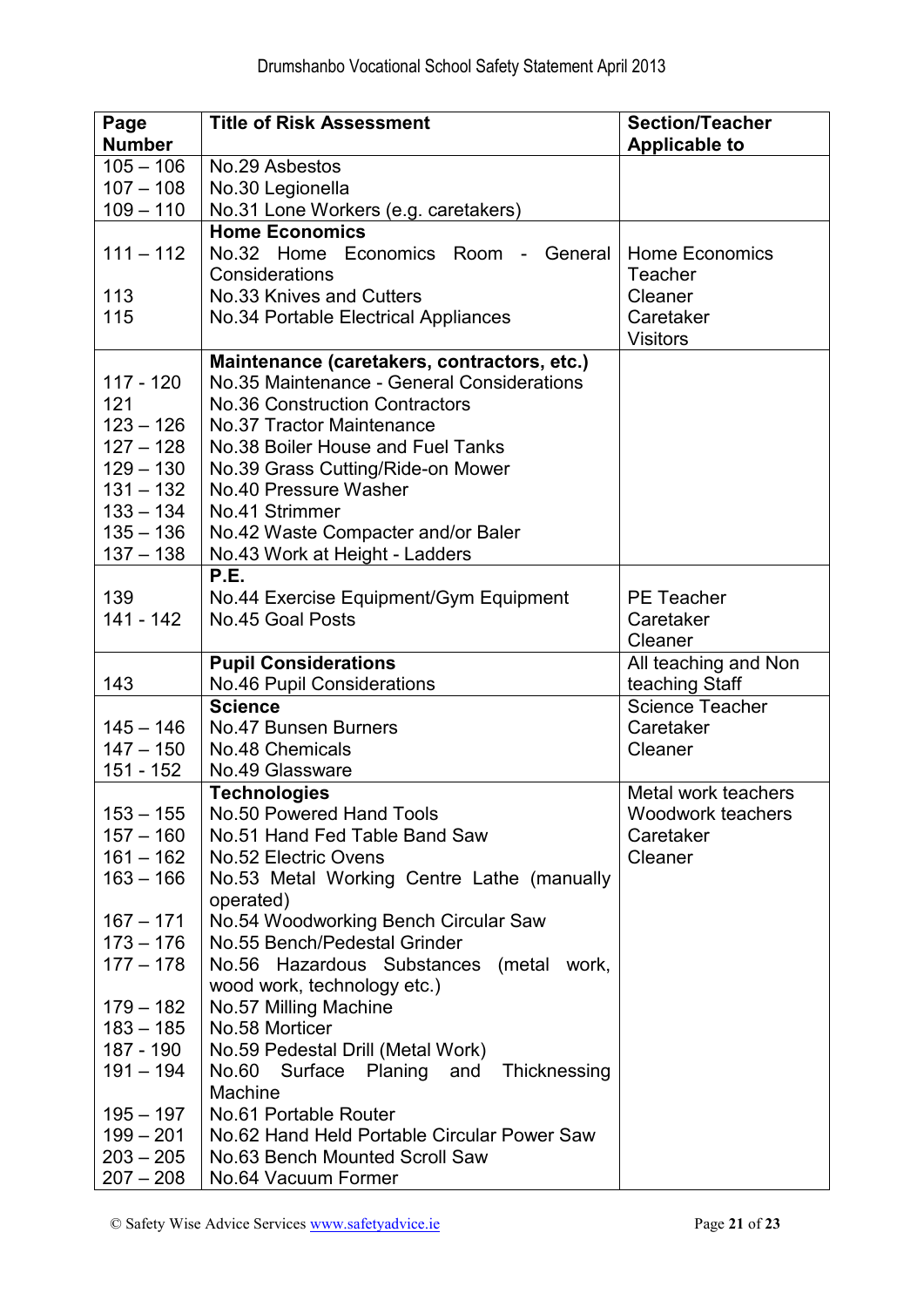| Page<br><b>Number</b> | <b>Title of Risk Assessment</b>              | <b>Section/Teacher</b><br><b>Applicable to</b> |
|-----------------------|----------------------------------------------|------------------------------------------------|
| $209 - 211$           | No.65 Wood Lathe                             |                                                |
|                       | <b>Other Activities</b>                      | All Teaching and Non                           |
| $213 - 214$           | No.66 School Excursions (day trips, matches) | <b>Teaching Staff</b>                          |
| $215 - 216$           | No.67 Outdoor Adventure Activity             |                                                |
| 217                   | No.68 Work Placements                        |                                                |
| $219 - 222$           | <b>Blank Risk Assessment Templates</b>       |                                                |
|                       | No. 69 Blank Templates                       |                                                |